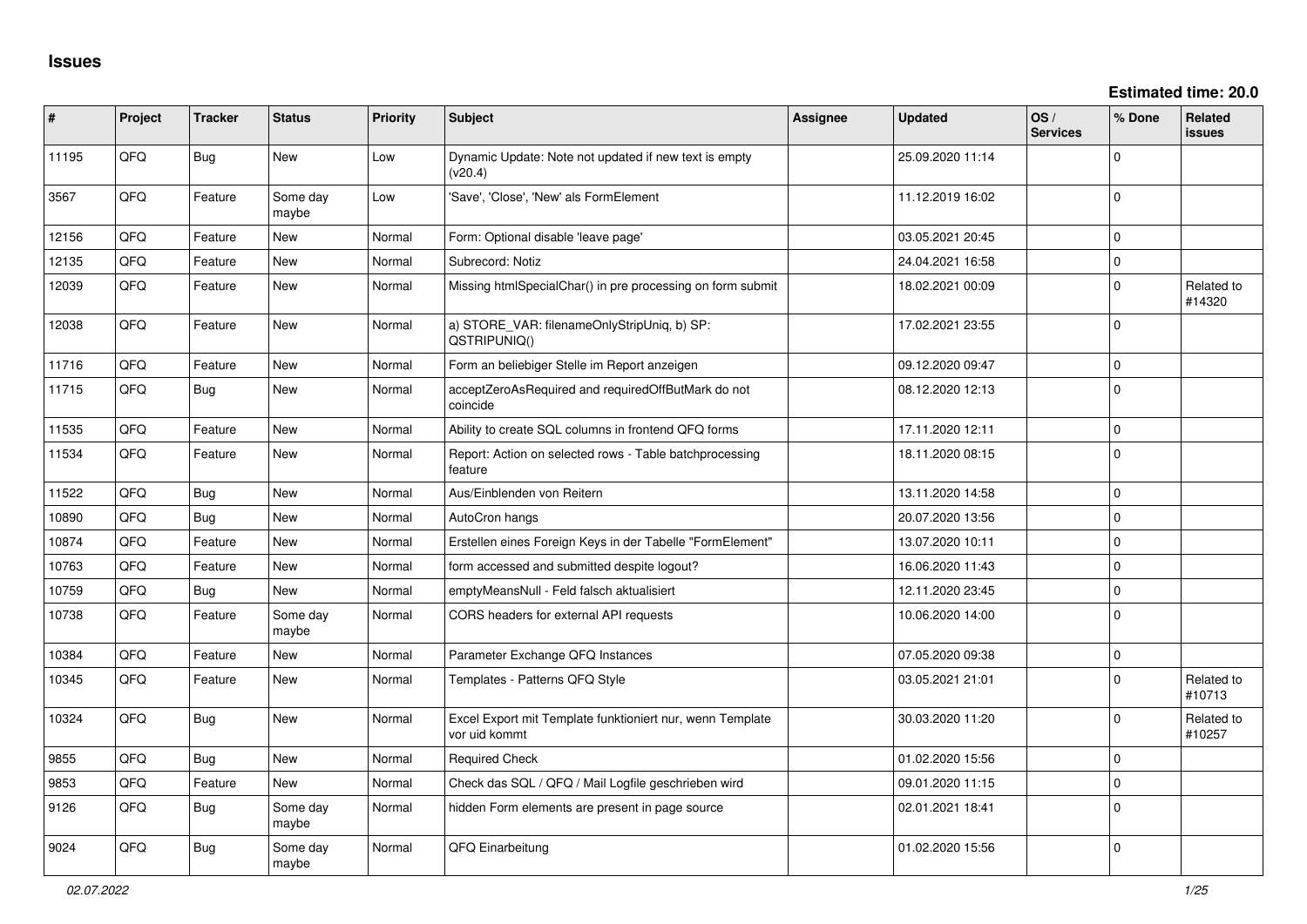| $\vert$ # | Project | <b>Tracker</b> | <b>Status</b>     | <b>Priority</b> | <b>Subject</b>                                                                       | Assignee | <b>Updated</b>   | OS/<br><b>Services</b> | % Done      | Related<br><b>issues</b> |
|-----------|---------|----------------|-------------------|-----------------|--------------------------------------------------------------------------------------|----------|------------------|------------------------|-------------|--------------------------|
| 9020      | QFQ     | <b>Bug</b>     | Some day<br>maybe | Normal          | radio mit buttonClass und dynamicUpdate lassen sich nicht<br>kombinieren             |          | 11.12.2019 16:01 |                        | $\Omega$    |                          |
| 8056      | QFQ     | Feature        | Some day<br>maybe | Normal          | Termin Organisation (Reservation)                                                    |          | 01.02.2020 23:19 |                        | $\Omega$    | Related to<br>#8658      |
| 7921      | QFQ     | Feature        | Some day<br>maybe | Normal          | Rest API Export: URL kuerzer machen                                                  |          | 01.02.2020 23:19 |                        | $\Omega$    |                          |
| 7402      | QFQ     | <b>Bug</b>     | Some day<br>maybe | Normal          | thumbnail cache: outdated picture when permission denied<br>and permission resolved. |          | 01.02.2020 23:20 |                        | $\Omega$    |                          |
| 7281      | QFQ     | <b>Bug</b>     | Some day<br>maybe | Normal          | Subrecords: on large screen separator line too short                                 |          | 01.02.2020 23:19 |                        | $\Omega$    |                          |
| 7278      | QFQ     | Feature        | Some day<br>maybe | Normal          | Form: Wert vordefinieren der immer gesetzt wird                                      |          | 02.05.2021 09:27 |                        | $\Omega$    |                          |
| 7229      | QFQ     | Feature        | Some day<br>maybe | Normal          | New FormElement.type: Button                                                         |          | 01.02.2021 12:32 |                        | $\mathbf 0$ |                          |
| 7108      | QFQ     | Feature        | Some day<br>maybe | Normal          | QFQ Wrap Elements                                                                    |          | 11.12.2019 16:01 |                        | $\Omega$    |                          |
| 7106      | QFQ     | Feature        | Some day<br>maybe | Normal          | Beispiel Nummerierung von Rows in Report                                             |          | 11.12.2019 16:01 |                        | $\Omega$    |                          |
| 7105      | QFQ     | Feature        | Some day<br>maybe | Normal          | Beispiel wie man in einer zweiten Tabelle speichert.                                 |          | 11.12.2019 16:01 |                        | $\mathbf 0$ |                          |
| 7104      | QFQ     | Feature        | Some day<br>maybe | Normal          | Manual: hint about escaping if '\r' appears in mail body                             |          | 11.12.2019 16:01 |                        | $\Omega$    |                          |
| 7101      | QFQ     | <b>Bug</b>     | Some day<br>maybe | Normal          | 'form' in SIP and 'report' - breaks                                                  |          | 01.02.2020 23:20 |                        | $\Omega$    |                          |
| 7100      | QFQ     | Feature        | Some day<br>maybe | Normal          | Download: log access, max downloads, time limit                                      |          | 01.02.2020 23:19 |                        | $\mathbf 0$ |                          |
| 6992      | QFQ     | Feature        | Some day<br>maybe | Normal          | DB exception: Syntax Highlight                                                       |          | 11.12.2019 16:01 |                        | 0           | Related to<br>#5450      |
| 6704      | QFQ     | Feature        | Some day<br>maybe | Normal          | Upload Mode: Bilder in Notizen rechts sollen aktuellen<br>Upload repräsentieren.     |          | 01.02.2020 23:19 |                        | $\Omega$    | Related to<br>#3264      |
| 6515      | QFQ     | Feature        | Some day<br>maybe | Normal          | Formular: Felder dynamisch ein/ausblenden                                            |          | 11.12.2019 16:02 |                        | $\Omega$    |                          |
| 6299      | QFQ     | Feature        | Some day<br>maybe | Normal          | Attack detection: log table with invalid SIP access                                  |          | 11.12.2019 16:02 |                        | $\Omega$    | Related to<br>#3947      |
| 6288      | QFQ     | Feature        | Some day<br>maybe | Normal          | Best Practice: Erklaeren wie man ein Formular ganz in<br>'weiss' erstellen kann      |          | 11.12.2019 16:02 |                        | $\Omega$    |                          |
| 6084      | QFQ     | Feature        | Some day<br>maybe | Normal          | New escape type: 'D' - convert date                                                  |          | 01.02.2020 23:19 |                        | $\Omega$    |                          |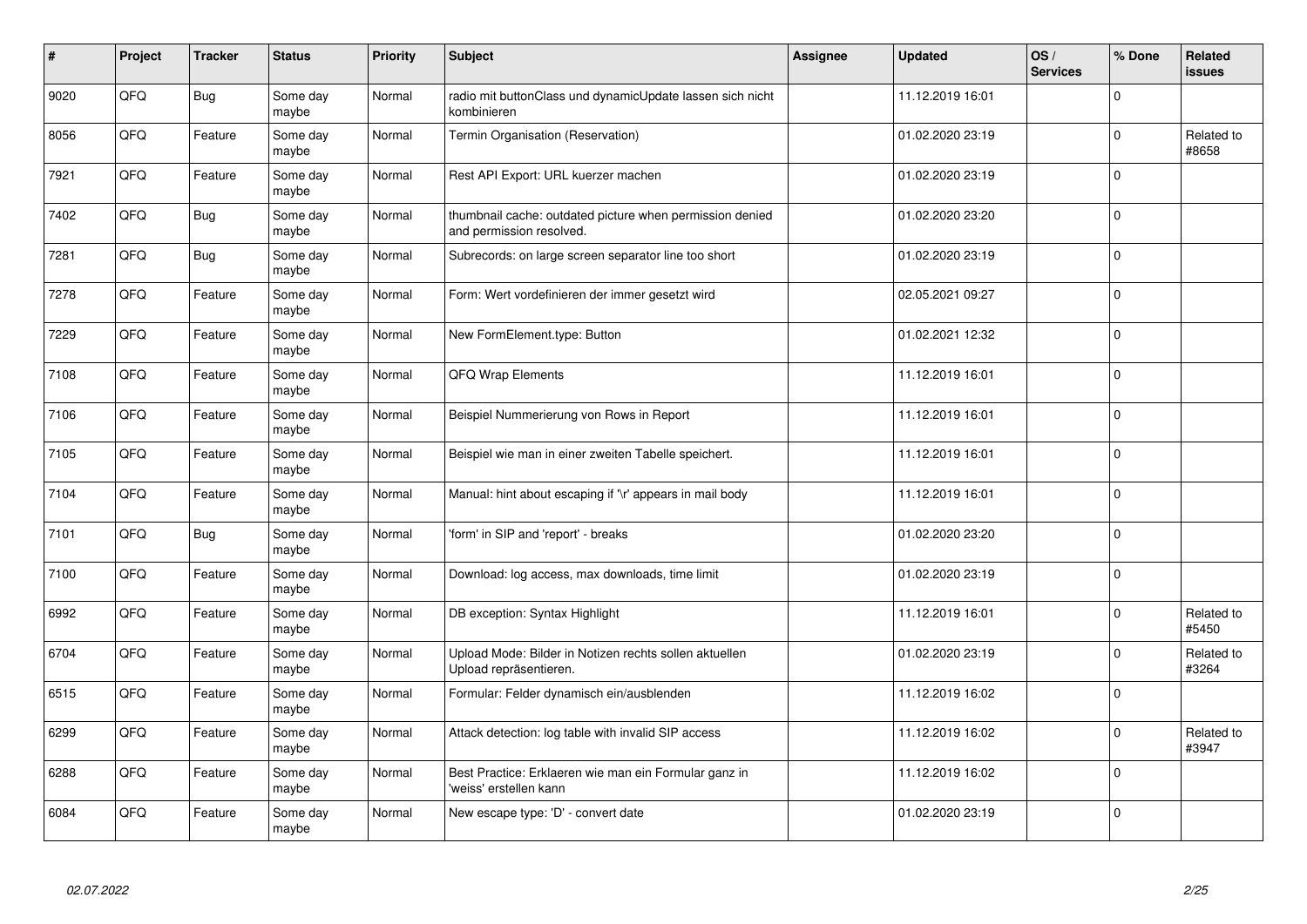| $\vert$ # | Project | <b>Tracker</b> | <b>Status</b>     | <b>Priority</b> | <b>Subject</b>                                                                        | Assignee | <b>Updated</b>   | OS/<br><b>Services</b> | % Done       | Related<br>issues    |
|-----------|---------|----------------|-------------------|-----------------|---------------------------------------------------------------------------------------|----------|------------------|------------------------|--------------|----------------------|
| 6083      | QFQ     | Feature        | Some day<br>maybe | Normal          | Dynamic Update: Value Check via SQL                                                   |          | 11.12.2019 16:02 |                        | $\Omega$     |                      |
| 5923      | QFQ     | Feature        | Some day<br>maybe | Normal          | fillStoreSystemBySqlLate                                                              |          | 01.02.2020 23:19 |                        | $\Omega$     |                      |
| 5895      | QFQ     | Feature        | Some day<br>maybe | Normal          | Tutorial: List of all QFQ Features                                                    |          | 01.02.2020 23:19 |                        | l 0          |                      |
| 5893      | QFQ     | Feature        | Some day<br>maybe | Normal          | Edit on double-click                                                                  |          | 01.02.2020 23:19 |                        | $\Omega$     | Related to<br>#5894  |
| 5892      | QFQ     | Feature        | Some day<br>maybe | Normal          | QFQ should use T3 API to manipulate FE GROUP<br>membership                            |          | 01.02.2020 23:20 |                        | l 0          |                      |
| 5877      | QFQ     | Bug            | Some day<br>maybe | Normal          | FE.type=note:bsColumn strange behaviour                                               |          | 01.02.2020 23:19 |                        | 0 I          |                      |
| 5851      | QFQ     | Feature        | Some day<br>maybe | Normal          | Queue System implementieren: MQTT, RabbitMQ                                           |          | 01.02.2020 23:20 |                        | $\Omega$     | Related to<br>#5715  |
| 5850      | QFQ     | Feature        | Some day<br>maybe | Normal          | Deployment: In QFQ Doc best practice fuer zeitgemaesses<br>Deployment beschreiben     |          | 01.02.2020 23:20 |                        | $\Omega$     |                      |
| 5805      | QFQ     | Feature        | Some day<br>maybe | Normal          | TypeAHead SQL value instead of key stored                                             |          | 01.02.2020 23:19 |                        | $\Omega$     | Related to<br>#5444  |
| 5783      | QFQ     | Feature        | Some day<br>maybe | Normal          | <b>BPMN View/Edit</b>                                                                 |          | 11.12.2019 16:02 |                        | $\Omega$     |                      |
| 5455      | QFQ     | Feature        | Some day<br>maybe | Normal          | Mail Redirects grld abhaengig                                                         |          | 01.02.2020 23:20 |                        | $\mathbf 0$  |                      |
| 5452      | QFQ     | Feature        | Some day<br>maybe | Normal          | Thumbnails from PDF: bad quality                                                      |          | 01.02.2020 23:20 |                        | $\mathbf 0$  |                      |
| 5342      | QFQ     | Feature        | Some day<br>maybe | Normal          | link - with HTML Attributes                                                           |          | 01.02.2020 23:20 |                        | $\mathbf{0}$ | Related to<br>#14077 |
| 5160      | QFQ     | Feature        | Some day<br>maybe | Normal          | QFQ collaborative / together.js, ShareJS, y-js, collaborative,                        |          | 11.12.2019 16:02 |                        | $\mathbf 0$  |                      |
| 5129      | QFQ     | Feature        | Some day<br>maybe | Normal          | Reports: SQL fuer x Achse und y Achse                                                 |          | 11.12.2019 16:02 |                        | $\Omega$     |                      |
| 4974      | QFQ     | Feature        | Some day<br>maybe | Normal          | Long polling - inform all listening clients of changes                                |          | 11.12.2019 16:02 |                        | $\Omega$     |                      |
| 4816      | QFQ     | Feature        | Some day<br>maybe | Normal          | Templates for QFQ Reports (Tables, Radios, )                                          |          | 01.02.2020 23:20 |                        | $\Omega$     |                      |
| 4719      | QFQ     | Feature        | Some day<br>maybe | Normal          | Custom Message in Client in case of 'Browser tab close,<br>modification will be lost' |          | 01.02.2020 23:20 |                        | $\mathbf 0$  |                      |
| 4640      | QFQ     | Feature        | Some day<br>maybe | Normal          | Rename System Forms                                                                   |          | 01.02.2020 23:20 |                        | $\Omega$     |                      |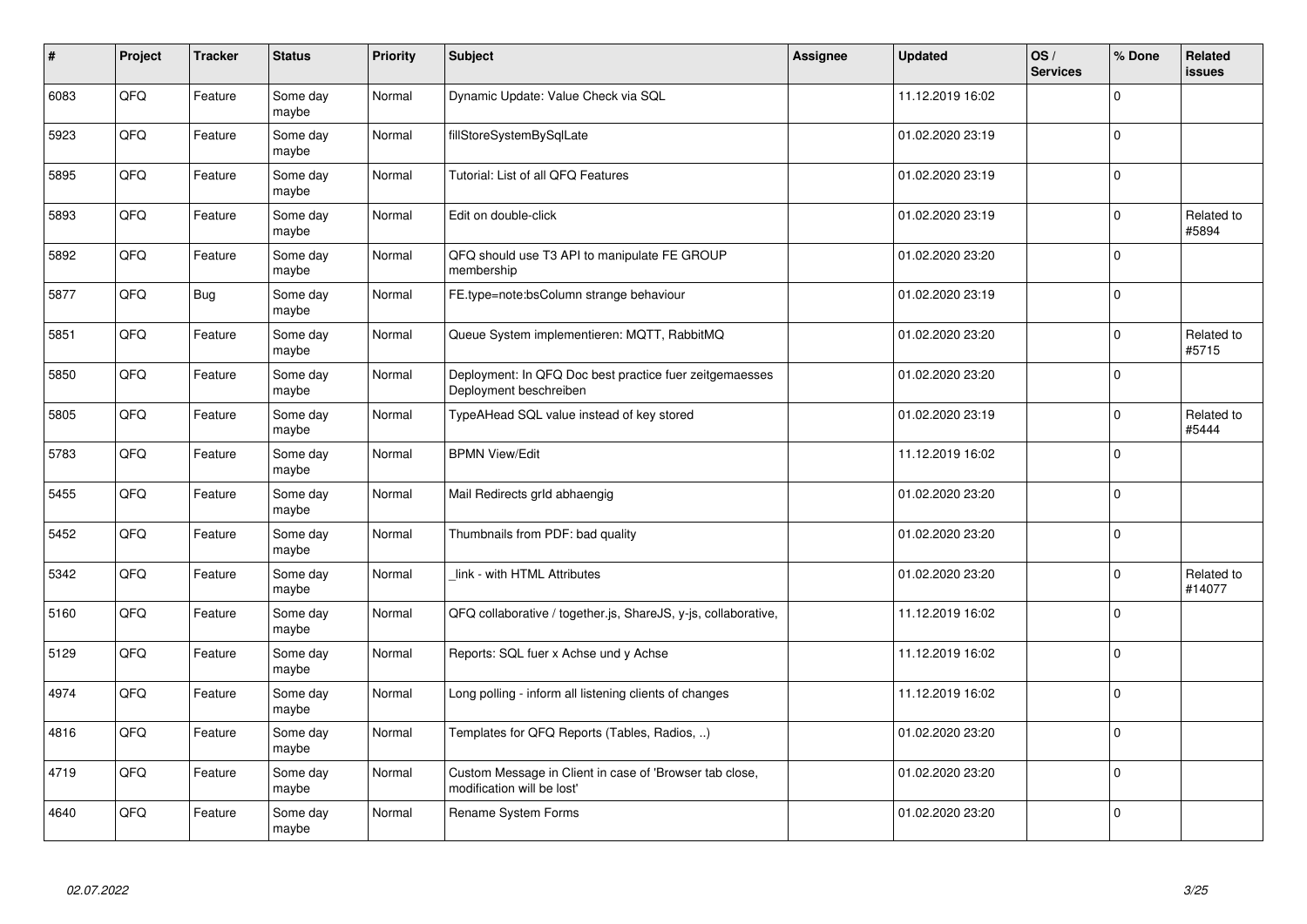| ∦    | Project | <b>Tracker</b> | <b>Status</b>     | <b>Priority</b> | Subject                                                                                                                                                       | <b>Assignee</b> | <b>Updated</b>   | OS/<br><b>Services</b> | % Done      | Related<br><b>issues</b>                    |
|------|---------|----------------|-------------------|-----------------|---------------------------------------------------------------------------------------------------------------------------------------------------------------|-----------------|------------------|------------------------|-------------|---------------------------------------------|
| 4627 | QFQ     | Feature        | Some day<br>maybe | Normal          | dbupdate: all tables - check 'create', 'modified' if it is possible<br>to change to default 'CURRENT_TIMESTAMP' and modified<br>'ON UPDATE CURRENT_TIMESTAMP' |                 | 01.02.2020 23:20 |                        | $\mathbf 0$ |                                             |
| 4626 | QFQ     | Feature        | Some day<br>maybe | Normal          | Mobile View: 'classBody=qfq-form-right' makes no sense                                                                                                        |                 | 01.02.2020 23:20 |                        | $\mathbf 0$ |                                             |
| 4551 | QFQ     | Feature        | Some day<br>maybe | Normal          | Set 'pills' via dynamicUpdate to show/hide/disabled                                                                                                           |                 | 01.02.2020 23:20 |                        | $\mathbf 0$ | Related to<br>#3752                         |
| 4546 | QFQ     | <b>Bug</b>     | Some day<br>maybe | Normal          | NH: SIP storage is destroyed                                                                                                                                  |                 | 01.02.2020 23:20 |                        | $\Omega$    |                                             |
| 4536 | QFQ     | Feature        | Some day<br>maybe | Normal          | FE upload: problem with delete if mutliple uploads an<br>FE.name="                                                                                            |                 | 01.02.2020 23:20 |                        | $\mathbf 0$ |                                             |
| 4446 | QFQ     | Feature        | Some day<br>maybe | Normal          | New FE get same feldContainerId as last modifed FE                                                                                                            |                 | 01.02.2020 23:20 |                        | $\mathbf 0$ |                                             |
| 4445 | QFQ     | Feature        | Some day<br>maybe | Normal          | template group: Option to simulate fieldset                                                                                                                   |                 | 28.06.2021 14:11 |                        | $\Omega$    |                                             |
| 4444 | QFQ     | Feature        | Some day<br>maybe | Normal          | FE.type=upload: detect mime type                                                                                                                              |                 | 11.12.2019 16:02 |                        | $\mathbf 0$ | Related to<br>#4303                         |
| 4443 | QFQ     | Feature        | Some day<br>maybe | Normal          | Form: multiple secondary tables                                                                                                                               |                 | 01.02.2020 23:20 |                        | $\mathbf 0$ |                                             |
| 4442 | QFQ     | Feature        | Some day<br>maybe | Normal          | Special Column Name: _link - new symbol G (Glyph) to<br>choose any available symbol                                                                           |                 | 11.12.2019 16:02 |                        | 0           |                                             |
| 4441 | QFQ     | Bug            | Some day<br>maybe | Normal          | \$_SERVER Vars sollten nur aus dem Store genommen<br>werden - Code entsprechend anpassen.                                                                     |                 | 11.12.2019 16:02 |                        | $\Omega$    |                                             |
| 4440 | QFQ     | Feature        | Some day<br>maybe | Normal          | Manual.rst: explain how to. expand PHP Session to 4h                                                                                                          |                 | 11.12.2019 16:02 |                        | $\mathbf 0$ |                                             |
| 4439 | QFQ     | Feature        | Some day<br>maybe | Normal          | Log: report all actions fired by an FE Element, incl. the<br>original directive (slaveld, sqllnsert, )                                                        |                 | 01.02.2020 23:20 |                        | $\Omega$    | Related to<br>#4432,<br>Related to<br>#5458 |
| 4435 | QFQ     | Feature        | Some day<br>maybe | Normal          | Report: striptags - specify allowed tags                                                                                                                      |                 | 01.02.2020 23:20 |                        | $\Omega$    |                                             |
| 4433 | QFQ     | Feature        | Some day<br>maybe | Normal          | Log when SIP will be destroyed by QFQ for any (security)<br>reason                                                                                            |                 | 01.02.2020 23:20 |                        | $\Omega$    | Related to<br>#4432,<br>Related to<br>#5458 |
| 4194 | QFQ     | Feature        | In Progress       | Normal          | Bootstrap 4 ist jetzt offiziel                                                                                                                                |                 | 03.05.2021 20:47 |                        | $\mathbf 0$ | Related to<br>#10114                        |
| 4138 | QFQ     | <b>Bug</b>     | Some day<br>maybe | Normal          | style fehlt                                                                                                                                                   |                 | 11.12.2019 16:03 |                        | 0           |                                             |
| 4122 | QFQ     | <b>Bug</b>     | Some day<br>maybe | Normal          | file: Render Mode hat keinen Effekt                                                                                                                           |                 | 11.12.2019 16:03 |                        | 0           |                                             |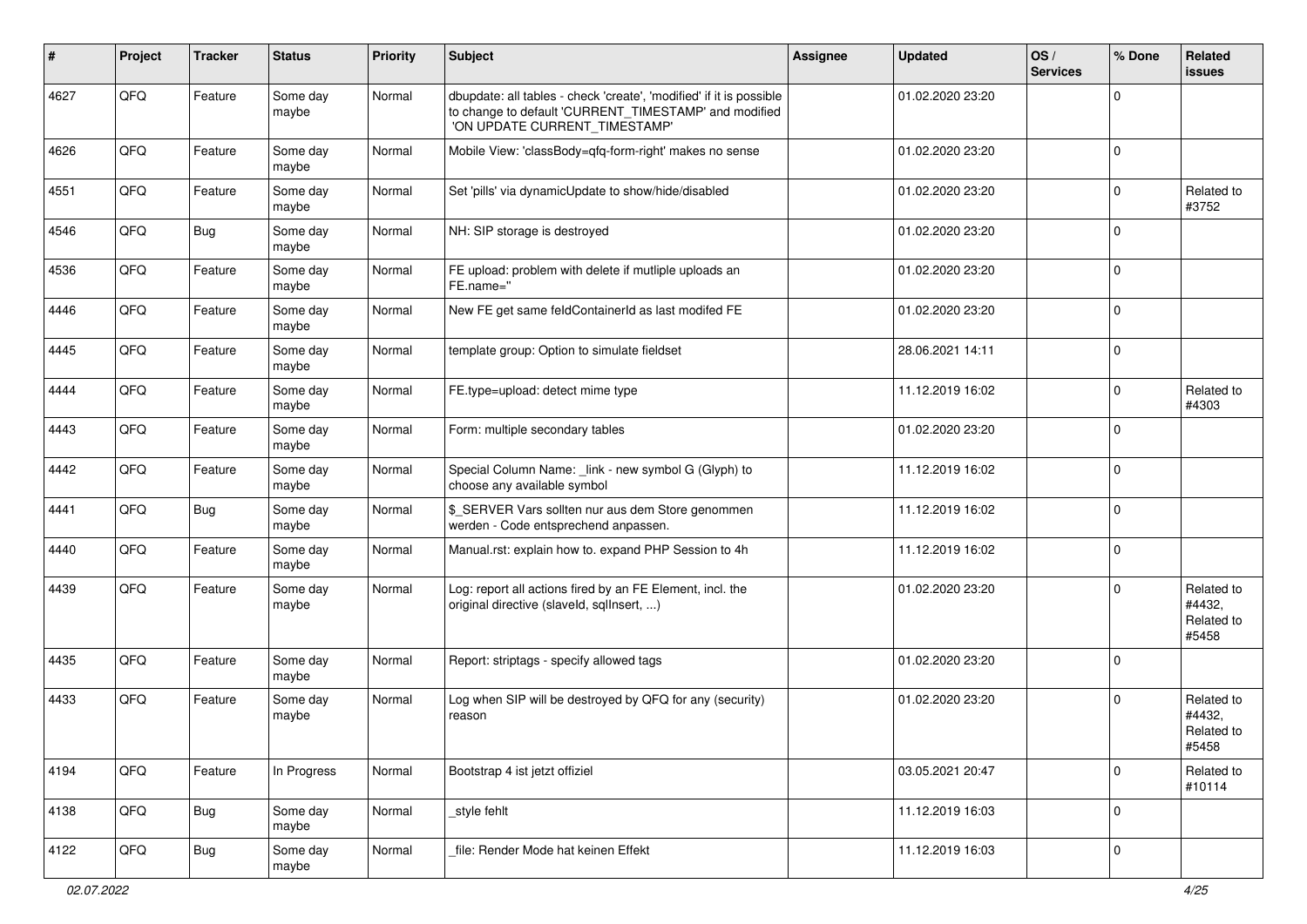| $\sharp$ | Project | <b>Tracker</b> | <b>Status</b>     | <b>Priority</b> | <b>Subject</b>                                                                                                                                           | Assignee        | <b>Updated</b>   | OS/<br><b>Services</b> | % Done      | Related<br><b>issues</b>                    |
|----------|---------|----------------|-------------------|-----------------|----------------------------------------------------------------------------------------------------------------------------------------------------------|-----------------|------------------|------------------------|-------------|---------------------------------------------|
| 4027     | QFQ     | Feature        | Some day<br>maybe | Normal          | Missing: orange 'check' / 'bullet'                                                                                                                       |                 | 11.12.2019 16:03 |                        | $\Omega$    |                                             |
| 3880     | QFQ     | Feature        | Some day<br>maybe | Normal          | Form 'Form': anlegen einer Tabelle                                                                                                                       |                 | 14.01.2021 10:12 |                        | 0           |                                             |
| 3879     | QFQ     | Feature        | Some day<br>maybe | Normal          | Form 'FormElement': Beim Feld 'name' rechts in der Notiz<br>einen Link einblenden - a) aktuelle Definition anzeigen, b)<br>Spalte in der Tabelle anlegen |                 | 11.12.2019 16:03 |                        | $\mathbf 0$ |                                             |
| 3878     | QFQ     | Feature        | Some day<br>maybe | Normal          | Form 'FormElement': Spalte 'name' typeAhead mit<br>Spaltennamen der Primarytable.                                                                        |                 | 11.12.2019 16:03 |                        | $\mathbf 0$ |                                             |
| 3646     | QFQ     | Feature        | Some day<br>maybe | Normal          | Moeglichkeit HTML Tags in Reports auszugeben (zu<br>enkodieren: htmlspecialchars)                                                                        |                 | 11.12.2019 16:02 |                        | $\mathbf 0$ | Related to<br>#14320                        |
| 3617     | QFQ     | Feature        | Some day<br>maybe | Normal          | Load javascripts at bottom                                                                                                                               |                 | 11.12.2019 16:02 |                        | $\mathbf 0$ |                                             |
| 3495     | QFQ     | Feature        | Some day<br>maybe | Normal          | Predifined Parameter werden nicht in '+' (add new record)<br>SIP gerendert.                                                                              |                 | 11.12.2019 16:02 |                        | $\mathbf 0$ |                                             |
| 2950     | QFQ     | Feature        | Some day<br>maybe | Normal          | Inhalt QFQ Records als File                                                                                                                              |                 | 11.12.2019 16:03 |                        | $\mathbf 0$ |                                             |
| 1623     | QFQ     | Feature        | Some day<br>maybe | Normal          | RealURL                                                                                                                                                  |                 | 11.12.2019 16:03 |                        | 30          |                                             |
| 1510     | QFQ     | Feature        | Some day<br>maybe | Normal          | jquery von google laden, falls das nicht geht lokal                                                                                                      |                 | 11.12.2019 16:03 |                        | $\mathbf 0$ |                                             |
| 1253     | QFQ     | Feature        | Some day<br>maybe | Normal          | QF: Colorpicker                                                                                                                                          |                 | 11.12.2019 16:03 |                        | $\mathbf 0$ |                                             |
| 1251     | QFQ     | Feature        | Some day<br>maybe | Normal          | QF: Combo                                                                                                                                                |                 | 11.12.2019 16:03 |                        | $\Omega$    |                                             |
| 1234     | QFQ     | Feature        | Some day<br>maybe | Normal          | QF: Record numbering: Im Grid soll in Spalte 1 optional die<br>laufende Nummer der Records angezeigt werden.                                             |                 | 01.02.2020 23:20 |                        | $\mathbf 0$ |                                             |
| 955      | QFQ     | Feature        | Some day<br>maybe | Normal          | QF: Notizen vor/nach dem Form                                                                                                                            |                 | 01.02.2020 23:20 |                        | $\mathbf 0$ |                                             |
| 10766    | QFQ     | Bug            | New               | <b>High</b>     | Radiobutton / parameter.buttonClass=btn-default: dynamic<br>update                                                                                       |                 | 03.05.2021 21:12 |                        | $\Omega$    | Related to<br>#11237                        |
| 10114    | QFQ     | Feature        | New               | High            | Symbol (Link): 'G:' (Glyphicon) replaced by 'i:' (icon)                                                                                                  |                 | 07.12.2021 17:19 |                        | $\Omega$    | Related to<br>#3797,<br>Related to<br>#4194 |
| 11850    | QFG     | Feature        | New               | Urgent          | Wizard Form: basierend auf einer Tabelle eine Form<br>anlegen.                                                                                           |                 | 03.05.2021 21:12 |                        | $\mathbf 0$ | Blocked by<br>#8082                         |
| 880      | QFQ     | Feature        | Some day<br>maybe | Urgent          | Security: PHP, SQL Injection, XSS                                                                                                                        |                 | 03.05.2021 21:14 |                        | 0           | Related to<br>#14320                        |
| 14185    | QFQ     | Feature        | New               | Normal          | External/Autocron.php - better suitable directory                                                                                                        | Support: System | 28.05.2022 11:03 |                        | 0           |                                             |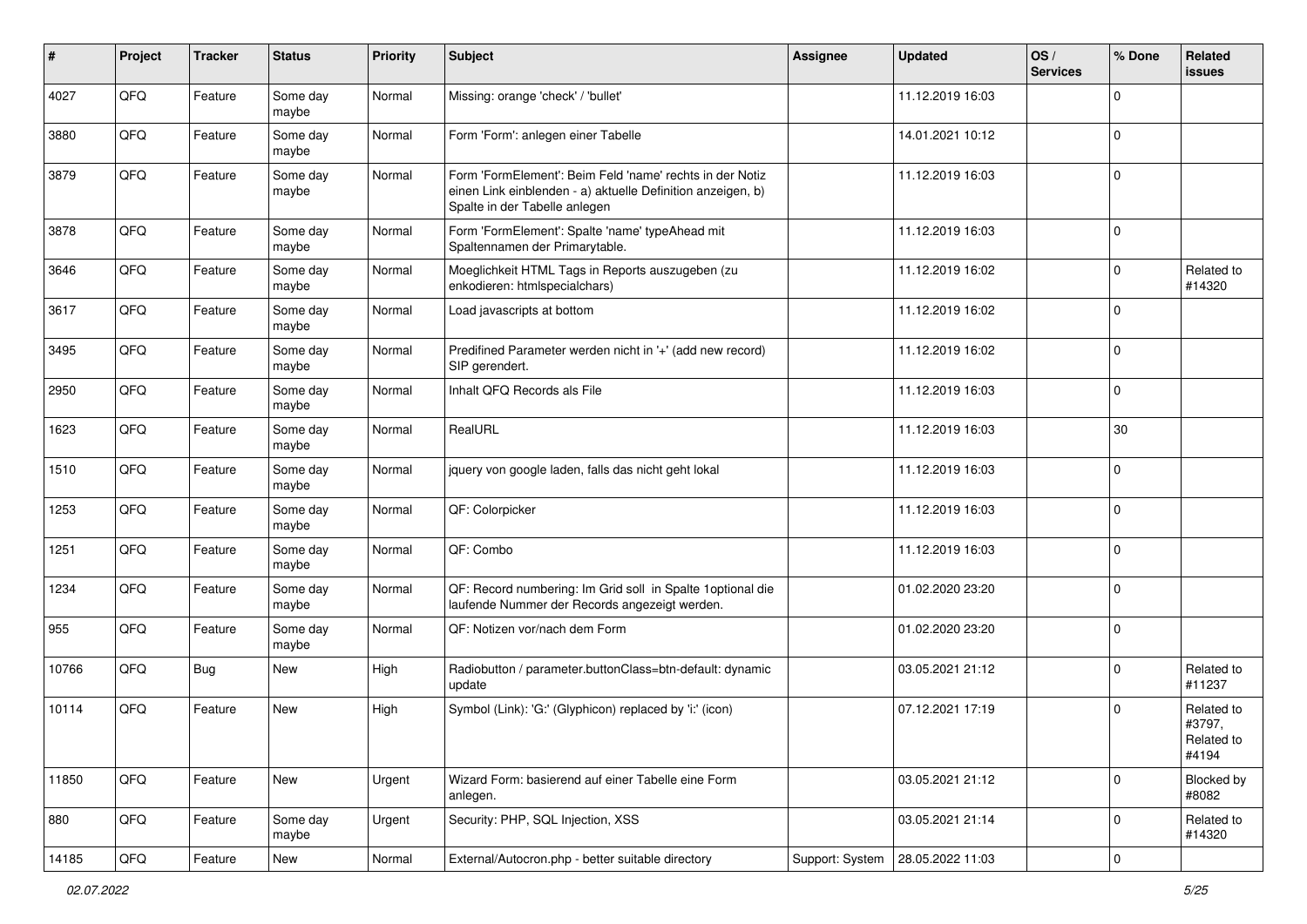| ∦     | Project | <b>Tracker</b> | <b>Status</b>     | <b>Priority</b> | Subject                                                                            | <b>Assignee</b> | <b>Updated</b>   | OS/<br><b>Services</b> | % Done      | Related<br>issues                                                      |
|-------|---------|----------------|-------------------|-----------------|------------------------------------------------------------------------------------|-----------------|------------------|------------------------|-------------|------------------------------------------------------------------------|
| 13647 | QFQ     | <b>Bug</b>     | <b>New</b>        | Normal          | Autofocus funktioniert nicht auf Chrome                                            | Benjamin Baer   | 19.03.2022 17:44 |                        | $\mathbf 0$ |                                                                        |
| 13528 | QFQ     | Bug            | <b>New</b>        | Normal          | gfg.io > releases: es wird kein neues Release angelegt                             | Benjamin Baer   | 19.03.2022 17:46 |                        | $\Omega$    |                                                                        |
| 12556 | QFQ     | Feature        | New               | Normal          | Pills Title: colored = static or dynamic on allrequiredgiven                       | Benjamin Baer   | 19.03.2022 17:49 |                        | 0           |                                                                        |
| 12490 | QFQ     | Feature        | <b>New</b>        | Normal          | Loading Plugins in QFQ - see what tinymce does. (lazy<br>loading)                  | Benjamin Baer   | 08.06.2022 10:37 |                        | $\mathbf 0$ | Related to<br>#12611,<br>Related to<br>#10013,<br>Related to<br>#7732  |
| 12476 | QFQ     | Feature        | <b>New</b>        | Normal          | clearMe: a) should trigger 'dirty', b) sticky on textarea resize                   | Benjamin Baer   | 04.01.2022 08:40 |                        | $\Omega$    | Related to<br>#9528                                                    |
| 10003 | QFQ     | Feature        | Priorize          | Normal          | fieldset: stronger visualize group                                                 | Benjamin Baer   | 12.02.2020 08:13 |                        | $\Omega$    |                                                                        |
| 9898  | QFQ     | <b>Bug</b>     | Feedback          | Normal          | Formular trotz Timeout gespeichert                                                 | Benjamin Baer   | 01.02.2020 15:56 |                        | $\mathbf 0$ |                                                                        |
| 9535  | QFQ     | <b>Bug</b>     | Feedback          | Normal          | Report:  AS '_vertical' - column to wide - vertical >> rot45,<br>rot <sub>90</sub> | Benjamin Baer   | 01.02.2020 15:56 |                        | $\mathbf 0$ |                                                                        |
| 9135  | QFQ     | Feature        | Priorize          | Normal          | Progress Bar generic / replace old hourglass download<br>popup                     | Benjamin Baer   | 03.01.2022 07:43 |                        | $\Omega$    |                                                                        |
| 9130  | QFQ     | Feature        | Some day<br>maybe | Normal          | tablesorter: Automatic Row numbering / Zeilenummer                                 | Benjamin Baer   | 01.02.2020 23:22 |                        | $\mathbf 0$ |                                                                        |
| 8522  | QFQ     | Feature        | Some day<br>maybe | Normal          | build QFQ - npm warnings                                                           | Benjamin Baer   | 01.02.2020 23:19 |                        | 50          |                                                                        |
| 7965  | QFQ     | Feature        | Priorize          | Normal          | Input type 'text' with visual format - currency                                    | Benjamin Baer   | 03.01.2022 07:45 |                        | $\Omega$    |                                                                        |
| 7732  | QFQ     | Feature        | Some day<br>maybe | Normal          | Javascript: Lazy Loading der add on libs                                           | Benjamin Baer   | 08.06.2022 10:38 |                        | $\Omega$    | Related to<br>#12611,<br>Related to<br>#12490,<br>Related to<br>#10013 |
| 7730  | QFQ     | Feature        | Priorize          | Normal          | SELECT Box: title in between                                                       | Benjamin Baer   | 01.02.2020 23:22 |                        | $\mathbf 0$ |                                                                        |
| 6972  | QFQ     | Feature        | Some day<br>maybe | Normal          | Fabric Clipboard / cross browser tab                                               | Benjamin Baer   | 01.02.2020 23:21 |                        | $\Omega$    |                                                                        |
| 6970  | QFQ     | Feature        | Some day<br>maybe | Normal          | tablesorter: default fuer 'sortReset' aendern von 'Ctrl' zu 'Alt'                  | Benjamin Baer   | 01.02.2020 23:21 |                        | 0           |                                                                        |
| 6870  | QFQ     | Feature        | Priorize          | Normal          | Click on '_link' triggers an API call                                              | Benjamin Baer   | 03.01.2022 08:25 |                        | $\vert$ 0   |                                                                        |
| 6801  | QFQ     | Feature        | Priorize          | Normal          | Fabric: Maximize / FullIscreen                                                     | Benjamin Baer   | 21.03.2022 09:56 |                        | 0           |                                                                        |
| 6566  | QFQ     | <b>Bug</b>     | Priorize          | Normal          | Link Function 'delete': provided parameter missing on page<br>reload               | Benjamin Baer   | 03.01.2022 08:08 |                        | 0           |                                                                        |
| 6224  | QFQ     | Feature        | Priorize          | Normal          | Dynamic update: fade in/out fields                                                 | Benjamin Baer   | 21.03.2022 09:50 |                        | 0           |                                                                        |
| 6140  | QFG     | Bug            | Priorize          | Normal          | QFQ DnD Sort: Locked fields                                                        | Benjamin Baer   | 21.03.2022 09:56 |                        | 0           |                                                                        |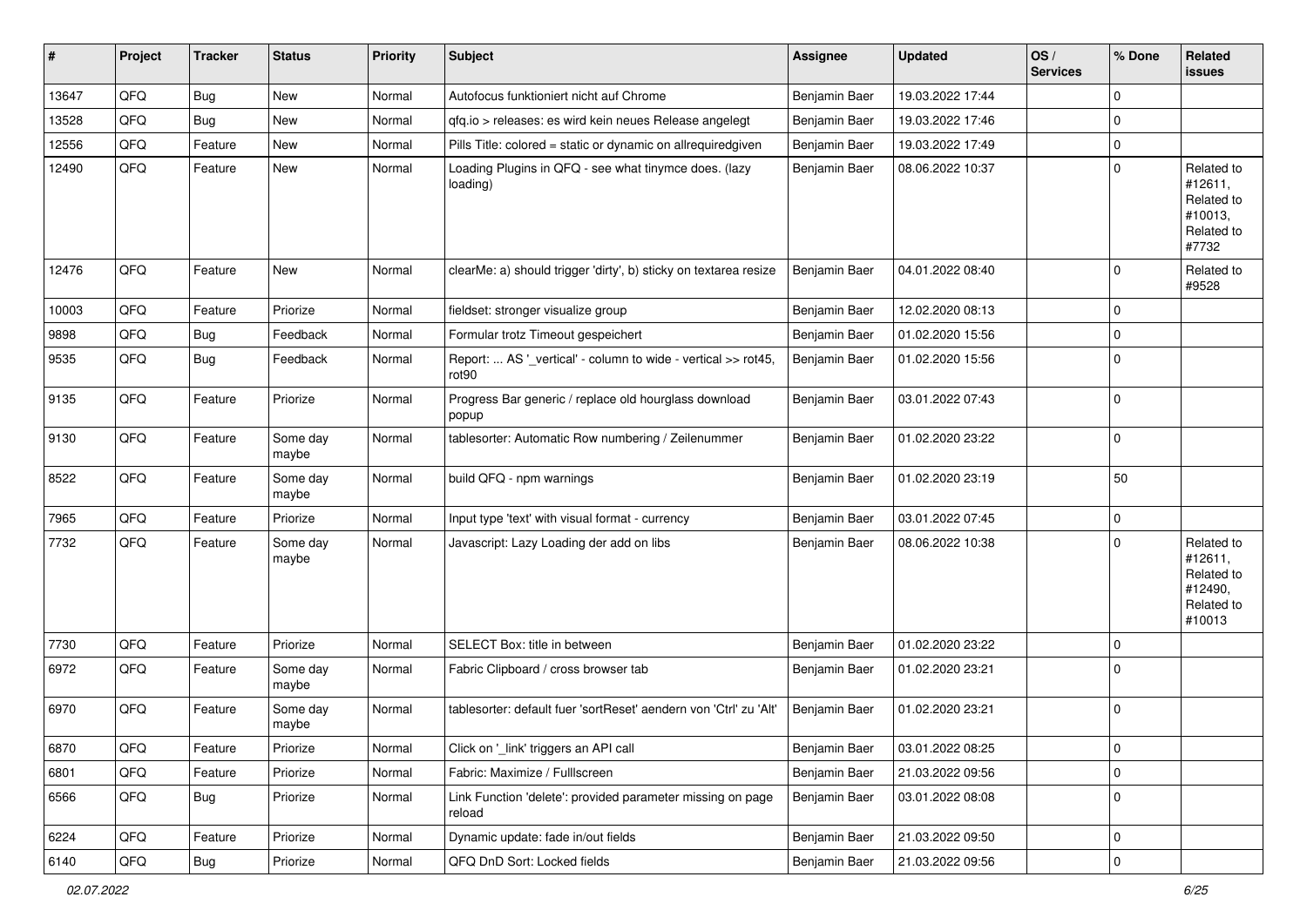| #     | Project | <b>Tracker</b> | <b>Status</b>     | <b>Priority</b> | <b>Subject</b>                                                                                                                                           | Assignee            | <b>Updated</b>   | OS/<br><b>Services</b> | % Done      | <b>Related</b><br><b>issues</b> |
|-------|---------|----------------|-------------------|-----------------|----------------------------------------------------------------------------------------------------------------------------------------------------------|---------------------|------------------|------------------------|-------------|---------------------------------|
| 5562  | QFQ     | Feature        | Priorize          | Normal          | Drag'n'Drop fuer Uploads                                                                                                                                 | Benjamin Baer       | 21.03.2022 09:52 |                        | $\Omega$    | Related to<br>#9706             |
| 5389  | QFQ     | Feature        | Some day<br>maybe | Normal          | QFQ Design: Multline label / note                                                                                                                        | Benjamin Baer       | 01.02.2020 23:19 |                        | $\mathbf 0$ |                                 |
| 5366  | QFQ     | Feature        | Priorize          | Normal          | Saving with keyboard shortcuts                                                                                                                           | Benjamin Baer       | 21.03.2022 09:47 |                        | $\mathbf 0$ |                                 |
| 5024  | QFQ     | Feature        | Some day<br>maybe | Normal          | Fabric: Generate PDF with edits                                                                                                                          | Benjamin Baer       | 01.02.2020 23:20 |                        | $\Omega$    | Related to<br>#10704            |
| 4457  | QFQ     | <b>Bug</b>     | Priorize          | Normal          | typeahead: pressing return to select an item, saves the form<br>and closes the form.                                                                     | Benjamin Baer       | 03.01.2022 08:01 |                        | $\Omega$    | Related to<br>#4398             |
| 4454  | QFQ     | <b>Bug</b>     | Some day<br>maybe | Normal          | Required Elements: multiple elements in a row - whole row<br>marked if only one input is empty.                                                          | Benjamin Baer       | 01.02.2020 23:20 |                        | $\mathbf 0$ |                                 |
| 4420  | QFQ     | Feature        | Some day<br>maybe | Normal          | Client: Local Storage - store the changes of a form, local in<br>the browser.                                                                            | Benjamin Baer       | 11.12.2019 16:02 |                        | 0           |                                 |
| 4398  | QFQ     | Bug            | Some day<br>maybe | Normal          | Typeahead: mouse click in a prefilled input opens a single<br>item dropdown with the current value - click on it seems to<br>set the value, not the key. | Benjamin Baer       | 01.02.2020 23:20 |                        | $\Omega$    | Related to<br>#4457             |
| 3692  | QFQ     | Feature        | Some day<br>maybe | Normal          | QFQ Webseite                                                                                                                                             | Benjamin Baer       | 11.12.2019 16:02 |                        | $\mathbf 0$ | Related to<br>#5033             |
| 3415  | QFQ     | Feature        | Some day<br>maybe | Normal          | FE Login Box Templatefile                                                                                                                                | Benjamin Baer       | 11.12.2019 16:02 |                        | $\mathbf 0$ |                                 |
| 2665  | QFQ     | Bug            | Priorize          | Normal          | Dynamic Update funktioniert nicht, wenn beim<br>entsprechenden FormElement eine size angegeben ist.                                                      | Benjamin Baer       | 03.01.2022 08:12 |                        | 30          |                                 |
| 2063  | QFQ     | <b>Bug</b>     | Some day<br>maybe | Normal          | Pills auf 'inaktiv' setzen falls keine Element auf dem Pill<br>sichtbar sind.                                                                            | Benjamin Baer       | 11.12.2019 16:03 |                        | $\Omega$    | Related to<br>#3752             |
| 11237 | QFQ     | Bug            | New               | High            | Radiobutton / parameter.buttonClass= btn-default - kein dirty<br>Trigger                                                                                 | Benjamin Baer       | 03.05.2021 21:12 |                        | $\mathbf 0$ | Related to<br>#10766            |
| 11057 | QFQ     | <b>Bug</b>     | New               | High            | Checkboxes ohne span.checkmark im Report werden<br>ausgeblendet                                                                                          | Benjamin Baer       | 03.05.2021 21:12 |                        | $\Omega$    | Related to<br>#11039            |
| 9548  | QFQ     | Feature        | Feedback          | High            | FormElement: Pattern mismatch - optional report only on<br>focus lost                                                                                    | Benjamin Baer       | 03.05.2021 21:14 |                        | $\mathbf 0$ |                                 |
| 7602  | QFQ     | Feature        | ToDo              | High            | Multi Select: with checkboxes                                                                                                                            | Benjamin Baer       | 22.03.2022 09:07 |                        | $\mathbf 0$ |                                 |
| 7456  | QFQ     | Bug            | Some day<br>maybe | Low             | Todos in Code: solve or make ticket                                                                                                                      | <b>Carsten Rose</b> | 16.09.2021 15:10 |                        | $\Omega$    |                                 |
| 3537  | QFQ     | Feature        | Some day<br>maybe | Low             | SHOW COLUMNS FROM tableName - Extend '{{'<br>definition                                                                                                  | Carsten Rose        | 11.12.2019 16:02 |                        | 0           |                                 |
| 3273  | QFQ     | Feature        | Some day<br>maybe | Low             | Dirty Flag in Form                                                                                                                                       | Carsten Rose        | 11.12.2019 16:02 |                        | 0           |                                 |
| 14371 | QFQ     | Feature        | Priorize          | Normal          | <b>LDAP via REPORT</b>                                                                                                                                   | Carsten Rose        | 19.06.2022 16:37 |                        | 0           |                                 |
| 14323 | QFG     | <b>Bug</b>     | In Progress       | Normal          | Report: render=both single - no impact                                                                                                                   | Carsten Rose        | 19.06.2022 18:31 |                        | 0           |                                 |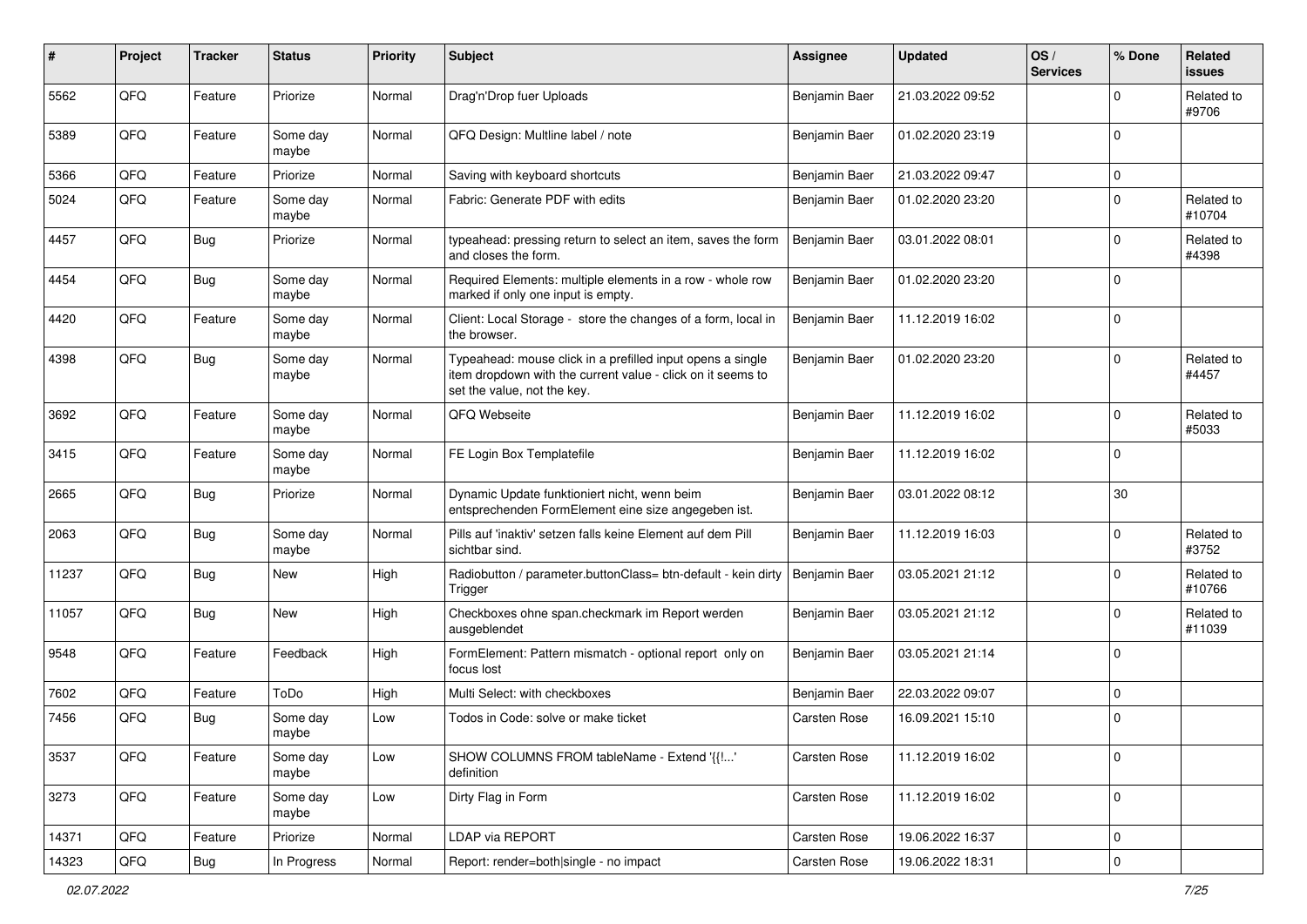| #     | Project | <b>Tracker</b> | <b>Status</b>              | <b>Priority</b> | <b>Subject</b>                                                                           | <b>Assignee</b>     | <b>Updated</b>   | OS/<br><b>Services</b> | % Done         | Related<br>issues                           |
|-------|---------|----------------|----------------------------|-----------------|------------------------------------------------------------------------------------------|---------------------|------------------|------------------------|----------------|---------------------------------------------|
| 14305 | QFQ     | Bug            | <b>New</b>                 | Normal          | Inline Report editing does not create history entries                                    | Carsten Rose        | 10.06.2022 11:55 |                        | $\Omega$       |                                             |
| 14304 | QFQ     | Bug            | <b>New</b>                 | Normal          | table sorter view safer does not work                                                    | <b>Carsten Rose</b> | 10.06.2022 11:49 |                        | $\Omega$       |                                             |
| 14290 | QFQ     | Feature        | Priorize                   | Normal          | FormEditor: Show Table Definition                                                        | <b>Carsten Rose</b> | 19.06.2022 16:37 |                        | $\Omega$       |                                             |
| 14283 | QFQ     | <b>Bug</b>     | Priorize                   | Normal          | HEIC / HEIF convert doesn't trigger                                                      | <b>Carsten Rose</b> | 19.06.2022 16:37 |                        | 0              |                                             |
| 14233 | QFQ     | <b>Bug</b>     | New                        | Normal          | AS link: question - HTML is not rendered                                                 | Carsten Rose        | 28.05.2022 11:02 |                        | $\Omega$       |                                             |
| 14175 | QFQ     | <b>Bug</b>     | In Progress                | Normal          | Opening a form with no QFQ Session cookie fails                                          | <b>Carsten Rose</b> | 03.06.2022 10:40 |                        | $\Omega$       |                                             |
| 14091 | QFQ     | Bug            | New                        | Normal          | inconsistent template path for twig                                                      | <b>Carsten Rose</b> | 19.04.2022 18:36 |                        | $\Omega$       |                                             |
| 14090 | QFQ     | Feature        | New                        | Normal          | Nützliche _script funktionen                                                             | <b>Carsten Rose</b> | 28.05.2022 11:03 |                        | $\Omega$       |                                             |
| 14077 | QFQ     | Bug            | <b>New</b>                 | Normal          | As link: Attribute 'class' missing by r:1 and r:3 - but should<br>set                    | Carsten Rose        | 28.05.2022 11:02 |                        | $\Omega$       | Related to<br>#5342,<br>Related to<br>#4343 |
| 13843 | QFQ     | Feature        | <b>New</b>                 | Normal          | Create JWT via QFQ                                                                       | <b>Carsten Rose</b> | 19.03.2022 17:42 |                        | $\overline{0}$ |                                             |
| 13841 | QFQ     | Feature        | New                        | Normal          | Create PDF via iText - evaluate                                                          | <b>Carsten Rose</b> | 19.03.2022 17:42 |                        | $\Omega$       |                                             |
| 13706 | QFQ     | Bug            | <b>New</b>                 | Normal          | Wrong CheckType in FieldElement LastStatus of Form Cron                                  | <b>Carsten Rose</b> | 21.01.2022 18:20 |                        | $\Omega$       |                                             |
| 13700 | QFQ     | Feature        | <b>New</b>                 | Normal          | Redesign qfq.io Seite                                                                    | <b>Carsten Rose</b> | 19.03.2022 17:43 |                        | $\Omega$       |                                             |
| 13659 | QFQ     | Bug            | New                        | Normal          | wrong sanitize class applied to R-store                                                  | <b>Carsten Rose</b> | 15.01.2022 14:23 |                        | $\mathbf 0$    |                                             |
| 13592 | QFQ     | Bug            | <b>New</b>                 | Normal          | QFQ Build Queue: das vergeben von Tags klappt nicht. Es<br>werden keine Releases gebaut. | <b>Carsten Rose</b> | 19.03.2022 17:45 |                        | $\overline{0}$ |                                             |
| 13566 | QFQ     | Feature        | Ready to sync<br>(develop) | Normal          | Delete config-example.gfg.php file                                                       | <b>Carsten Rose</b> | 23.12.2021 09:25 |                        | $\Omega$       |                                             |
| 13467 | QFQ     | Feature        | New                        | Normal          | ChangeLog Generator                                                                      | <b>Carsten Rose</b> | 19.03.2022 17:46 |                        | $\Omega$       | Related to<br>#11460                        |
| 13460 | QFQ     | <b>Bug</b>     | New                        | Normal          | Doc: Password set/reset  password should not processed<br>with 'html encode'             | Carsten Rose        | 19.03.2022 17:46 |                        | $\overline{0}$ |                                             |
| 13451 | QFQ     | <b>Bug</b>     | <b>New</b>                 | Normal          | Character Counter / Max Character: Problem in Safari                                     | Carsten Rose        | 15.04.2022 17:18 |                        | $\Omega$       |                                             |
| 13354 | QFQ     | Feature        | <b>New</b>                 | Normal          | Using Websocket in QFQ                                                                   | <b>Carsten Rose</b> | 10.11.2021 15:47 |                        | $\Omega$       |                                             |
| 13332 | QFQ     | Bug            | <b>New</b>                 | Normal          | Multi Form: Required Felder werden visuell nicht markiert.                               | <b>Carsten Rose</b> | 19.03.2022 17:47 |                        | $\Omega$       |                                             |
| 13331 | QFQ     | Bug            | New                        | Normal          | Multi Form: Clear Icon misplaced                                                         | Carsten Rose        | 19.03.2022 17:47 |                        | $\mathbf 0$    |                                             |
| 13330 | QFQ     | Feature        | In Progress                | Normal          | Multi Form: Upload                                                                       | <b>Carsten Rose</b> | 07.11.2021 12:40 |                        | 50             | Related to<br>#9706                         |
| 12716 | QFQ     | Bug            | <b>New</b>                 | Normal          | template group: Pattern only applied to first instance                                   | Carsten Rose        | 19.03.2022 17:47 |                        | $\mathbf 0$    |                                             |
| 12714 | QFQ     | Bug            | <b>New</b>                 | Normal          | Conversion of GIF to PDF broken when GIF contains Alpha.                                 | <b>Carsten Rose</b> | 19.03.2022 17:49 |                        | $\mathbf 0$    |                                             |
| 12679 | QFQ     | Feature        | <b>New</b>                 | Normal          | tablesorter: custom column width                                                         | <b>Carsten Rose</b> | 16.06.2021 11:10 |                        | $\Omega$       |                                             |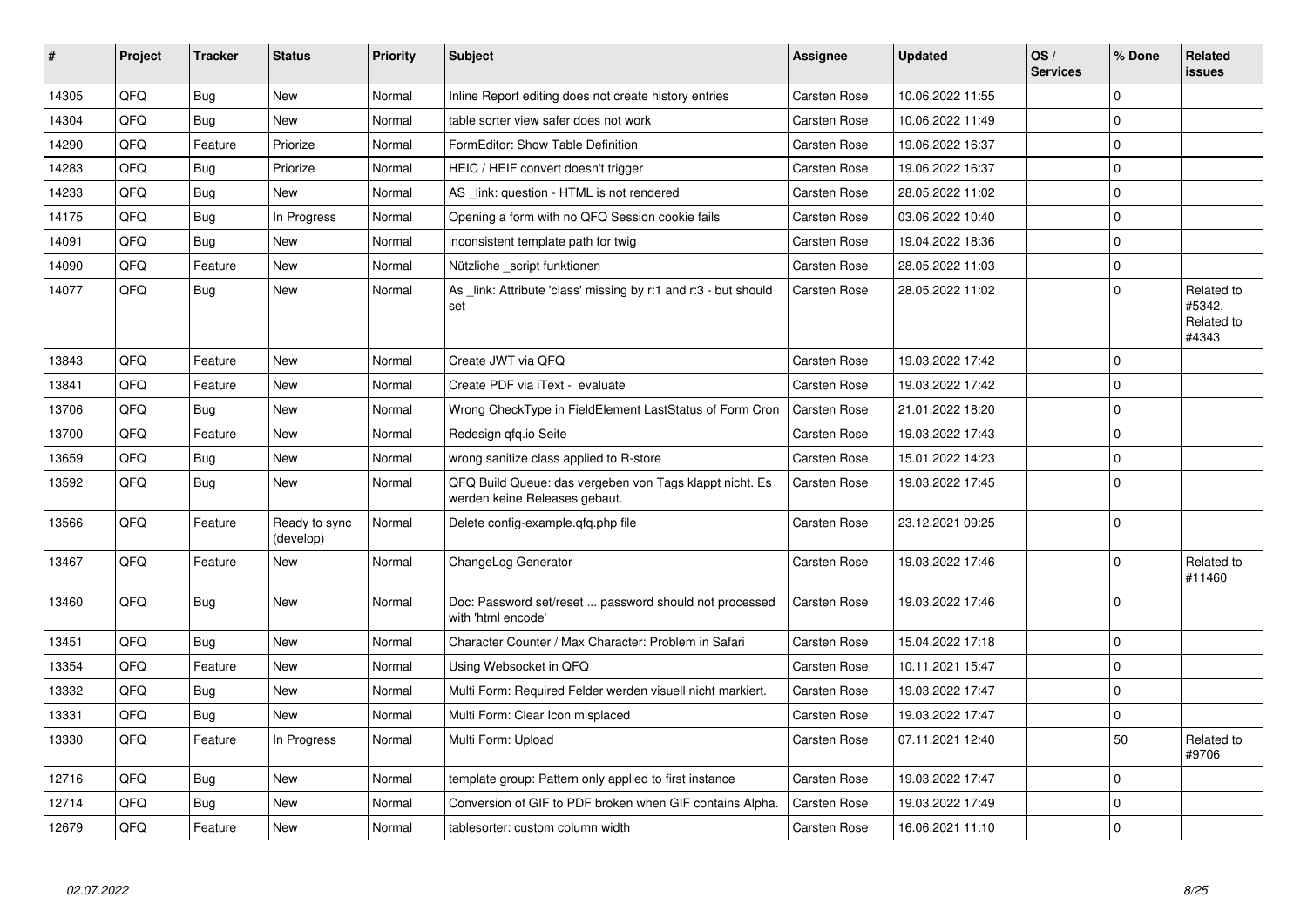| #     | Project | <b>Tracker</b> | <b>Status</b>     | <b>Priority</b> | <b>Subject</b>                                                                                                                                      | <b>Assignee</b>     | <b>Updated</b>   | OS/<br><b>Services</b> | % Done      | Related<br><b>issues</b>                                               |
|-------|---------|----------------|-------------------|-----------------|-----------------------------------------------------------------------------------------------------------------------------------------------------|---------------------|------------------|------------------------|-------------|------------------------------------------------------------------------|
| 12664 | QFQ     | Feature        | New               | Normal          | TinyMCE: report/remove malicous HTML/JS Code                                                                                                        | Carsten Rose        | 19.03.2022 17:47 |                        | 0           | Related to<br>#14320                                                   |
| 12632 | QFQ     | Feature        | New               | Normal          | TinyMCE: Prepare CSS classes for images                                                                                                             | Carsten Rose        | 04.06.2021 14:35 |                        | 100         | Blocked by<br>#12186                                                   |
| 12611 | QFQ     | Feature        | Some day<br>maybe | Normal          | Refactoring: Bootstrap with Lazy Loading                                                                                                            | <b>Carsten Rose</b> | 08.06.2022 10:37 |                        | $\Omega$    | Related to<br>#12490,<br>Related to<br>#10013,<br>Related to<br>#7732  |
| 12603 | QFQ     | Feature        | <b>New</b>        | Normal          | Dropdown (Select), Radio, checkbox:<br>itemListAlways={{!SELECT key, value}}                                                                        | Carsten Rose        | 19.03.2022 17:47 |                        | $\Omega$    |                                                                        |
| 12584 | QFQ     | Feature        | Feedback          | Normal          | T3 v10 migration script: replace alias-patterns (v11)                                                                                               | Carsten Rose        | 28.05.2022 11:12 |                        | 100         |                                                                        |
| 12581 | QFQ     | Bug            | New               | Normal          | Form.forward=close: Record 'new' in new browser tab ><br>save (& close) >> Form is not reloaded with new created<br>record id and stays in mode=new | <b>Carsten Rose</b> | 19.03.2022 17:48 |                        | $\mathbf 0$ |                                                                        |
| 12546 | QFQ     | <b>Bug</b>     | Feedback          | Normal          | Branch 'Development' - Unit Tests mit dirty workaround<br>angepasst                                                                                 | Carsten Rose        | 19.03.2022 17:48 |                        | 0           |                                                                        |
| 12520 | QFQ     | <b>Bug</b>     | New               | Normal          | Switch FE User: still active even FE User session expired                                                                                           | Carsten Rose        | 19.03.2022 17:48 |                        | $\Omega$    |                                                                        |
| 12512 | QFQ     | <b>Bug</b>     | <b>New</b>        | Normal          | Some MySQL Installation can't use 'stored procedures'                                                                                               | <b>Carsten Rose</b> | 19.03.2022 17:48 |                        | $\Omega$    |                                                                        |
| 12504 | QFQ     | Feature        | Priorize          | Normal          | sql.log: report fe.id                                                                                                                               | Carsten Rose        | 05.05.2021 22:09 |                        | $\mathbf 0$ |                                                                        |
| 12503 | QFQ     | Feature        | Priorize          | Normal          | Detect dangerous UPDATE statement with missing WHERE                                                                                                | <b>Carsten Rose</b> | 05.05.2021 22:09 |                        | $\Omega$    |                                                                        |
| 12480 | QFQ     | Feature        | New               | Normal          | If QFQ upgrade is running, block further request                                                                                                    | Carsten Rose        | 03.05.2021 20:45 |                        | $\mathbf 0$ |                                                                        |
| 12477 | QFQ     | Feature        | New               | Normal          | Support for refactoring: Form, FormElement, diverse<br>Tabellen/Spalten, tt-content Records                                                         | Carsten Rose        | 03.05.2021 20:45 |                        | $\Omega$    |                                                                        |
| 12474 | QFQ     | Feature        | <b>New</b>        | Normal          | Check BaseConfigURL if it is given and the the last char is '/                                                                                      | <b>Carsten Rose</b> | 03.05.2021 20:45 |                        | $\mathbf 0$ |                                                                        |
| 12465 | QFQ     | Feature        | New               | Normal          | QFQ Function: use in FE to fill StoreRecord                                                                                                         | Carsten Rose        | 05.05.2021 21:58 |                        | $\mathbf 0$ |                                                                        |
| 12452 | QFQ     | Feature        | Priorize          | Normal          | BaseURL: alsways with '/' at the end                                                                                                                | Carsten Rose        | 19.06.2022 13:45 |                        | $\Omega$    | Related to<br>#10782                                                   |
| 12440 | QFQ     | Feature        | In Progress       | Normal          | Typo3 V10 upgrade (durchfuehren und testen)                                                                                                         | Carsten Rose        | 21.03.2022 09:53 |                        | 50          | Related to<br>#12357,<br>Related to<br>#12067,<br>Related to<br>#10661 |
| 12439 | QFQ     | Feature        | In Progress       | Normal          | TinyMCE Paste from Word & Character Count/Limit                                                                                                     | Carsten Rose        | 05.05.2021 22:15 |                        | $\mathbf 0$ |                                                                        |
| 12413 | QFQ     | Feature        | New               | Normal          | STORE_TYPO3: enhance for {{be_users.email:T}},<br>{{fe_users.email:T}}                                                                              | Carsten Rose        | 03.05.2021 20:45 |                        | $\Omega$    | Related to<br>#12412,<br>Related to<br>#10012                          |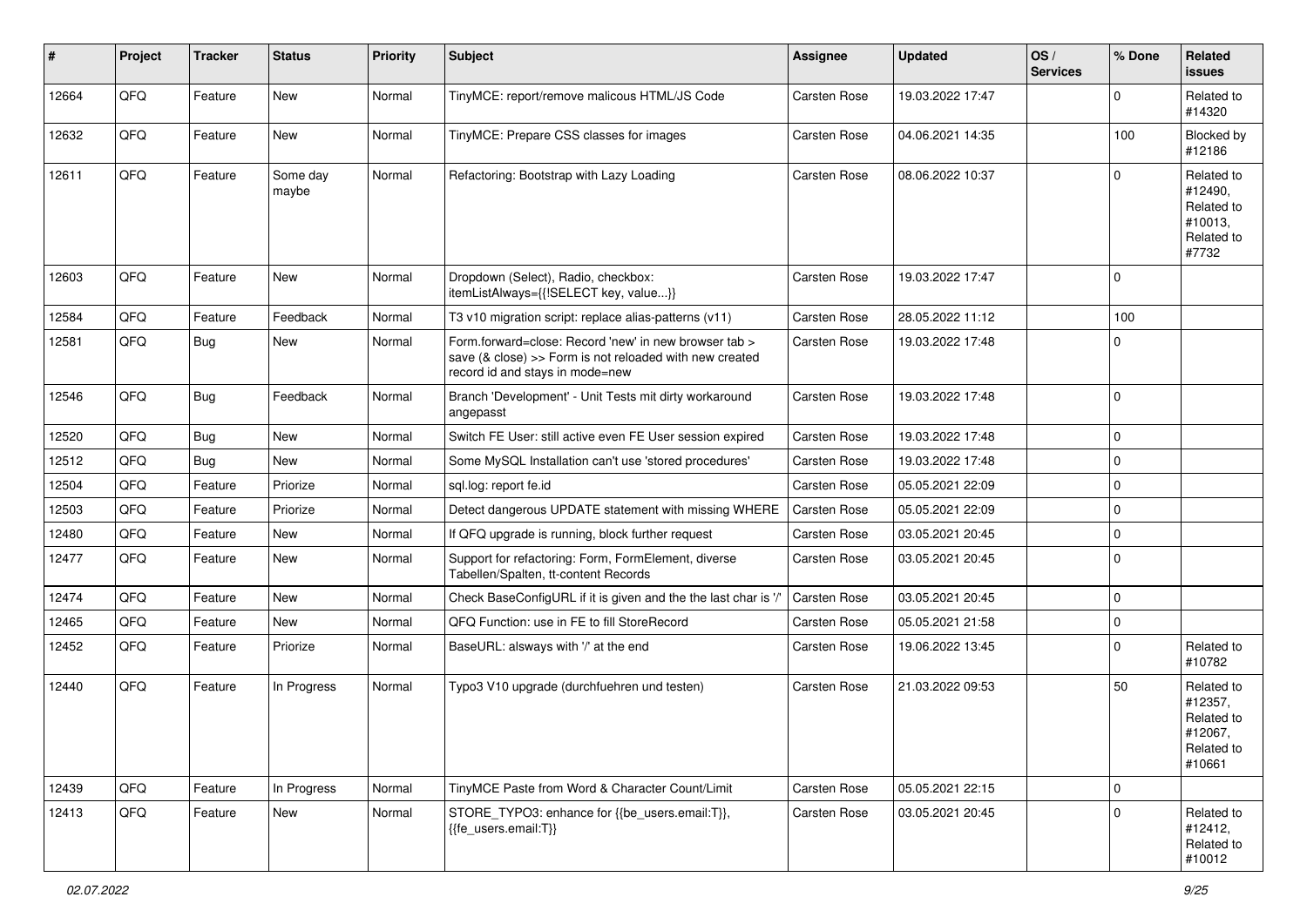| #     | Project | <b>Tracker</b> | <b>Status</b>     | <b>Priority</b> | <b>Subject</b>                                                                                                 | Assignee                                               | <b>Updated</b>   | OS/<br><b>Services</b> | % Done      | Related<br><b>issues</b>                      |                      |
|-------|---------|----------------|-------------------|-----------------|----------------------------------------------------------------------------------------------------------------|--------------------------------------------------------|------------------|------------------------|-------------|-----------------------------------------------|----------------------|
| 12412 | QFQ     | Feature        | <b>New</b>        | Normal          | Action/Escape qualifier 'e' (empty), '0': if given, an empty<br>string (or '0') will be treated as 'not found' | <b>Carsten Rose</b>                                    | 08.05.2021 09:40 |                        | O           | Related to<br>#12413,<br>Related to<br>#10012 |                      |
| 12400 | QFQ     | Feature        | <b>New</b>        | Normal          | Tutorial ist in QFQ Doku, Wird in der Suche gefunden, es<br>gibt aber kein Menupunkt - Inhalt ueberpruefen     | Carsten Rose                                           | 03.05.2021 20:45 |                        | $\Omega$    |                                               |                      |
| 12337 | QFQ     | Feature        | Some day<br>maybe | Normal          | Database.php: better caching                                                                                   | <b>Carsten Rose</b>                                    | 16.09.2021 15:10 |                        | $\mathbf 0$ |                                               |                      |
| 12330 | QFQ     | Feature        | <b>New</b>        | Normal          | Copy to input field / text area / TinyMCE                                                                      | Carsten Rose                                           | 07.04.2021 09:01 |                        | $\mathbf 0$ |                                               |                      |
| 12327 | QFQ     | <b>Bug</b>     | <b>New</b>        | Normal          | Copy to clipboard: Glyphicon can not be changed                                                                | Carsten Rose                                           | 27.12.2021 17:59 |                        | 0           |                                               |                      |
| 12325 | QFQ     | <b>Bug</b>     | Priorize          | Normal          | MultiDB form.dblndex not working for report syntax                                                             | <b>Carsten Rose</b>                                    | 07.09.2021 13:37 |                        | $\Omega$    | Related to<br>#12145,<br>Related to<br>#12314 |                      |
| 12315 | QFQ     | Feature        | Some day<br>maybe | Normal          | Form History (Diffs) / Backups                                                                                 | Carsten Rose                                           | 16.09.2021 15:10 |                        | $\mathbf 0$ |                                               |                      |
| 12269 | QFQ     | Feature        | <b>New</b>        | Normal          | 2FA - Login                                                                                                    | Carsten Rose                                           | 03.05.2021 20:45 |                        | $\mathbf 0$ |                                               |                      |
| 12187 | QFQ     | Bug            | <b>New</b>        | Normal          | Trigger FormAsFile() via Report: probably problem with multi<br>DB setup                                       | <b>Carsten Rose</b>                                    | 20.03.2021 21:20 |                        | $\mathbf 0$ |                                               |                      |
| 12163 | QFQ     | Feature        | <b>New</b>        | Normal          | Checkbox: table wrap                                                                                           | Carsten Rose                                           | 03.05.2021 20:51 |                        | $\mathbf 0$ |                                               |                      |
| 12162 | QFQ     | Feature        | <b>New</b>        | Normal          | FE.type=sendmail: personalized mailing (several mails) via<br>template                                         | <b>Carsten Rose</b>                                    | 03.05.2021 20:45 |                        | $\mathbf 0$ |                                               |                      |
| 12146 | QFQ     | Feature        | <b>New</b>        | Normal          | Autocron Job: Anzeigen wann der naechste Job ausgefuehrt<br>wird, resp das er nicht ausgefuehrt wird           | <b>Carsten Rose</b>                                    | 15.03.2021 15:23 |                        | $\mathbf 0$ |                                               |                      |
| 12133 | QFQ     | Bug            | <b>New</b>        | Normal          | NPM, phpSpreadSheet aktualisieren                                                                              | Carsten Rose                                           | 15.03.2021 09:04 |                        | $\Omega$    |                                               |                      |
| 12119 | QFQ     | Feature        | <b>New</b>        | Normal          | AS paged: error message missing if there ist no 'r' argument.                                                  | <b>Carsten Rose</b>                                    | 03.05.2021 20:51 |                        | $\mathbf 0$ |                                               |                      |
| 12109 | QFQ     | Feature        | New               | Normal          | Donwload Link: Plain, SIP, Persistent Link, Peristent SIP -<br>new notation                                    | Carsten Rose                                           | 03.05.2021 20:45 |                        | $\Omega$    | Related to<br>#12085                          |                      |
| 12045 | QFQ     | Bug            | New               | Normal          | templateGroup afterSave FE: Aufruf ohne<br>sqlHonorFormElements funktioniert nicht                             | Carsten Rose                                           | 18.02.2021 16:33 |                        | $\Omega$    |                                               |                      |
| 12040 | QFQ     | <b>Bug</b>     | <b>New</b>        | Normal          | FE Mode 'hidden' für zwei FEs auf einer Zeile                                                                  | Carsten Rose                                           | 18.02.2021 10:13 |                        | $\mathbf 0$ |                                               |                      |
| 12024 | QFQ     | Feature        | New               | Normal          | Excel Export: text columns by default decode<br>htmlspeciachar()                                               | Carsten Rose                                           | 17.02.2021 23:55 |                        | $\mathbf 0$ | Related to<br>#12022                          |                      |
| 12023 | QFQ     | Feature        | <b>New</b>        | Normal          | MySQL Stored Precdure: QDECODESPECIALCHAR()                                                                    | Carsten Rose                                           | 16.02.2021 11:16 |                        | 0           | Related to<br>#12022                          |                      |
| 11980 | QFQ     | Feature        | In Progress       | Normal          | protected verzeichnis MUSS geschützt werden                                                                    | Carsten Rose                                           | 07.09.2021 13:30 |                        | 0           |                                               |                      |
| 11955 | QFQ     | Feature        | New               | Normal          | subrecord: new title option to set <th> attributes - e.g. to<br/>customize tablesorter options.</th>           | attributes - e.g. to<br>customize tablesorter options. | Carsten Rose     | 03.05.2021 20:47       |             | $\mathbf 0$                                   | Related to<br>#11775 |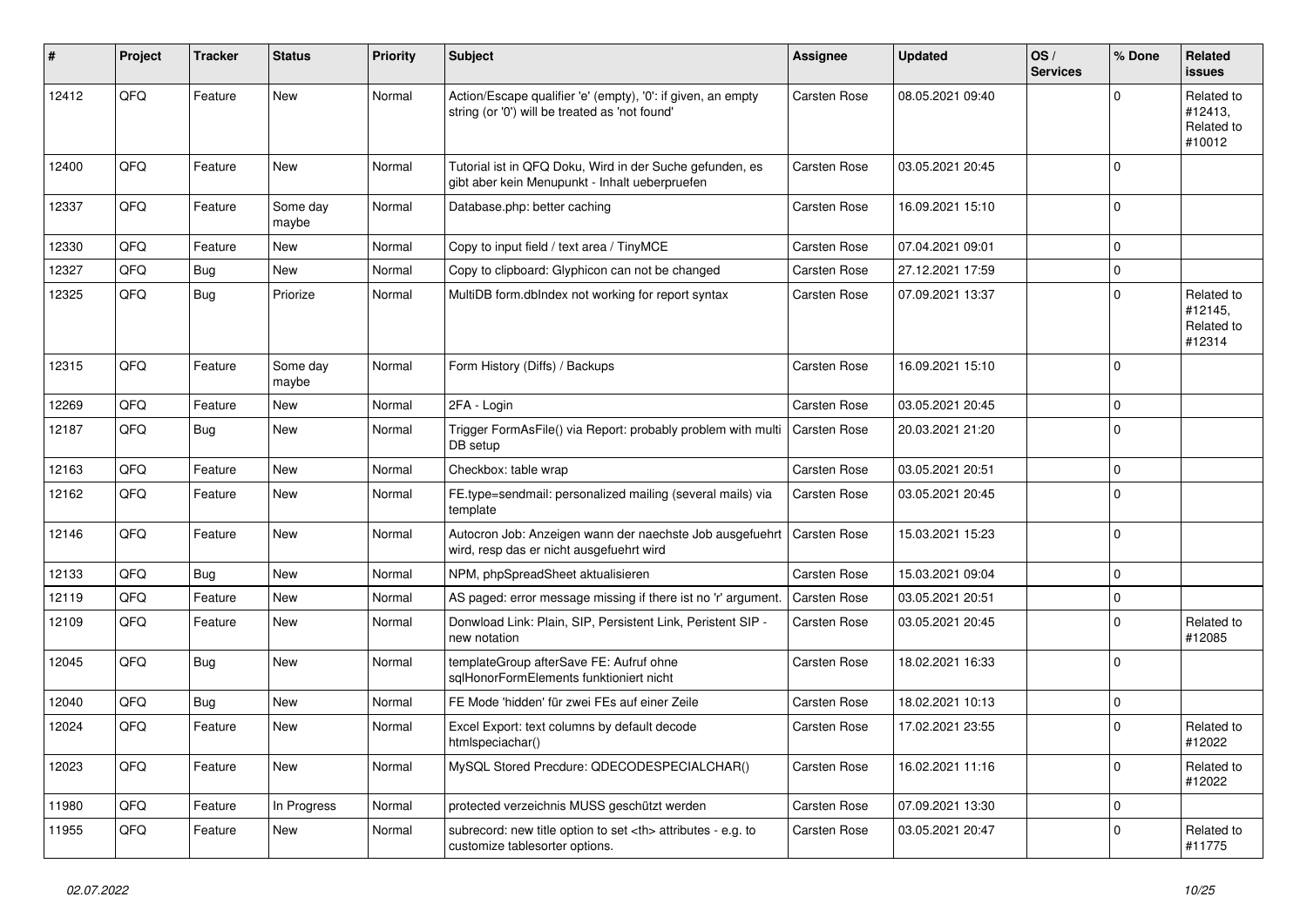| $\vert$ # | Project        | <b>Tracker</b> | <b>Status</b>     | <b>Priority</b> | <b>Subject</b>                                                                      | <b>Assignee</b> | <b>Updated</b>   | OS/<br><b>Services</b> | % Done              | Related<br><b>issues</b>                                                                                                       |
|-----------|----------------|----------------|-------------------|-----------------|-------------------------------------------------------------------------------------|-----------------|------------------|------------------------|---------------------|--------------------------------------------------------------------------------------------------------------------------------|
| 11775     | QFQ            | Feature        | New               | Normal          | Subrecord Tooltip pro Feld                                                          | Carsten Rose    | 18.12.2020 15:22 |                        | $\mathbf 0$         | Related to<br>#11955                                                                                                           |
| 11752     | QFQ            | Bug            | New               | Normal          | checkbox renders multiple input elements with same name                             | Carsten Rose    | 17.12.2020 14:58 |                        | $\mathbf 0$         | Related to<br>#11750                                                                                                           |
| 11747     | QFQ            | Feature        | New               | Normal          | Maintenance Page with Redirect                                                      | Carsten Rose    | 03.05.2021 20:47 |                        | $\mathbf 0$         | Related to<br>#11741                                                                                                           |
| 11702     | QFQ            | Feature        | New               | Normal          | HTML Special Char makes no sense for 'allbut' if '&' is<br>forbidden                | Carsten Rose    | 07.12.2021 16:35 |                        | $\mathbf 0$         | Related to<br>#5112,<br>Related to<br>#14320                                                                                   |
| 11695     | QFQ            | Bug            | <b>New</b>        | Normal          | MultiForm required FE Error                                                         | Carsten Rose    | 04.12.2020 13:34 |                        | $\mathbf 0$         |                                                                                                                                |
| 11668     | QFQ            | Bug            | New               | Normal          | Play function.sql - problem with mysql                                              | Carsten Rose    | 03.05.2021 20:48 |                        | $\mathbf 0$         |                                                                                                                                |
| 11667     | QFQ            | Bug            | New               | Normal          | MySQL mariadb-server-10.3: Incorrect datetime value                                 | Carsten Rose    | 03.05.2021 20:48 |                        | $\mathbf 0$         |                                                                                                                                |
| 11523     | QFQ            | Feature        | New               | Normal          | Mit dynamic Update erkennen, ob Upload gemacht wurde                                | Carsten Rose    | 13.11.2020 15:07 |                        | $\mathbf 0$         | Related to<br>#9533                                                                                                            |
| 11517     | QFQ            | <b>Bug</b>     | In Progress       | Normal          | extraButtonInfo Broken for multiple FormElements                                    | Carsten Rose    | 12.05.2022 13:12 |                        | $\mathbf 0$         | Related to<br>#7890,<br>Related to<br>#3811, Has<br>duplicate<br>#10905, Has<br>duplicate<br>#10553, Has<br>duplicate<br>#6779 |
| 11516     | QFQ            | Feature        | <b>New</b>        | Normal          | Multi Page Form (Previous/Next Buttons)                                             | Carsten Rose    | 16.03.2021 17:52 |                        | $\mathbf 0$         |                                                                                                                                |
| 11504     | QFQ            | Feature        | New               | Normal          | Dynamic Update: Button text update for 'Save',' Close' &<br>'Delete'                | Carsten Rose    | 12.11.2020 23:44 |                        | $\mathbf 0$         |                                                                                                                                |
| 11460     | QFQ            | Feature        | New               | Normal          | Easier creation of changelog: gitchangelog                                          | Carsten Rose    | 12.06.2021 10:20 |                        | $\mathbf 0$         | Related to<br>#13467                                                                                                           |
| 11323     | QFQ            | Feature        | Some day<br>maybe | Normal          | Report Frontend Editor Modal + Codemirror                                           | Carsten Rose    | 16.09.2021 15:10 |                        | $\mathbf 0$         | Related to<br>#11036                                                                                                           |
| 11322     | QFQ            | Feature        | Some day<br>maybe | Normal          | Form Element JSON - (multiline parameter field)                                     | Carsten Rose    | 16.09.2021 15:10 |                        | $\mathbf 0$         |                                                                                                                                |
| 11320     | QFQ            | Feature        | Priorize          | Normal          | Typo3 Version 10 support                                                            | Carsten Rose    | 05.05.2021 22:09 |                        | 0                   |                                                                                                                                |
| 11239     | QFQ            | <b>Bug</b>     | New               | Normal          | Radiobutton (plain): horizontales Rendern abhängig vom<br>Datentyp in der Datenbank | Carsten Rose    | 30.09.2020 18:37 |                        | $\mathsf{O}\xspace$ |                                                                                                                                |
| 11217     | QFQ            | Feature        | Some day<br>maybe | Normal          | <b>Extend Script Functionality</b>                                                  | Carsten Rose    | 16.09.2021 15:10 |                        | $\mathbf 0$         |                                                                                                                                |
| 11080     | $\mathsf{QFQ}$ | Feature        | New               | Normal          | Send MQTT messages                                                                  | Carsten Rose    | 29.08.2020 19:49 |                        | $\mathsf 0$         |                                                                                                                                |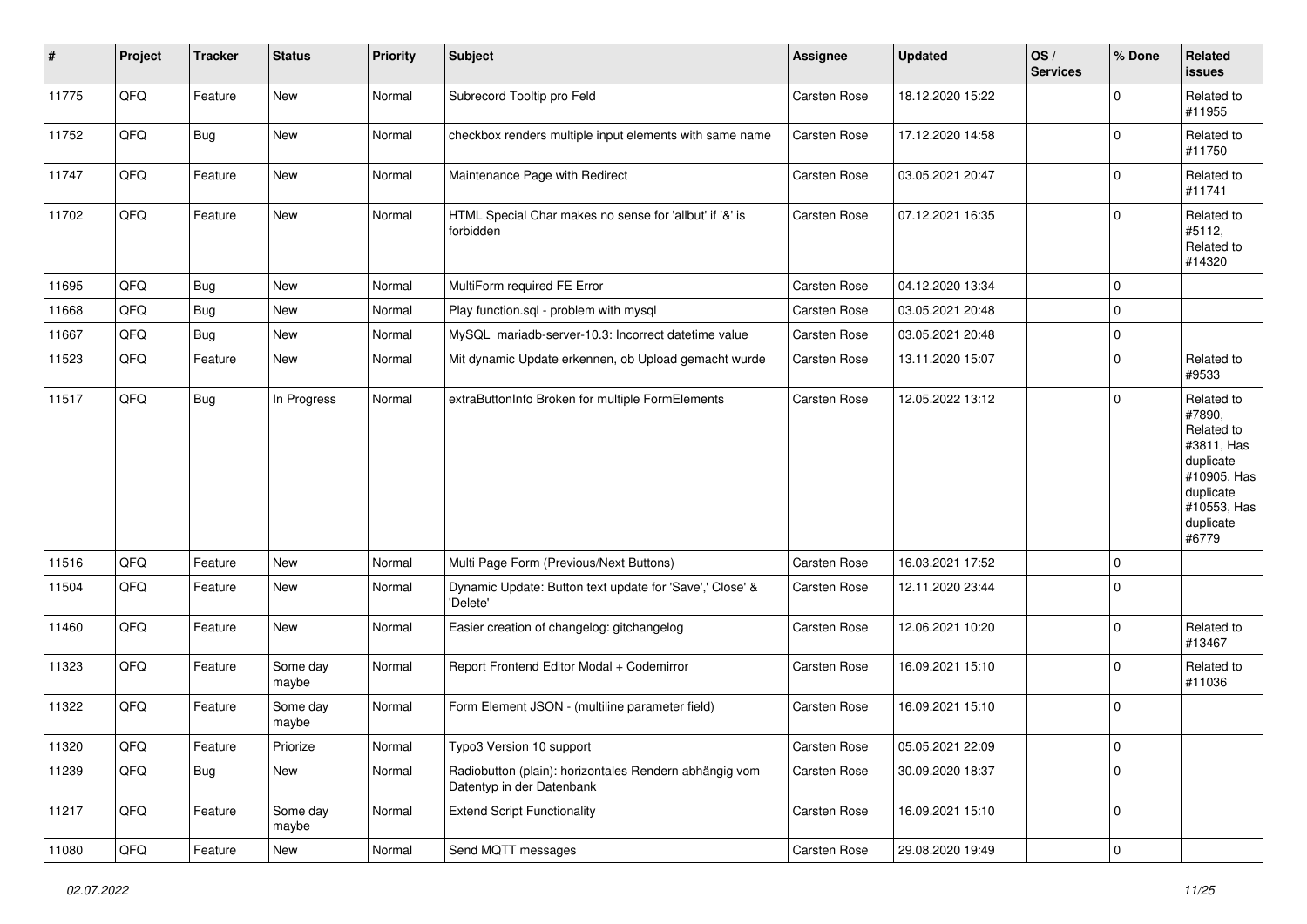| $\sharp$ | Project | <b>Tracker</b> | <b>Status</b>     | <b>Priority</b> | <b>Subject</b>                                                                  | Assignee            | <b>Updated</b>   | OS/<br><b>Services</b> | % Done         | Related<br>issues                                                    |
|----------|---------|----------------|-------------------|-----------------|---------------------------------------------------------------------------------|---------------------|------------------|------------------------|----------------|----------------------------------------------------------------------|
| 11076    | QFQ     | Feature        | In Progress       | Normal          | SELECT  AS _websocket                                                           | Carsten Rose        | 30.08.2020 17:49 |                        | $\mathbf 0$    |                                                                      |
| 11036    | QFQ     | Feature        | Some day<br>maybe | Normal          | inline report editor permissions                                                | Carsten Rose        | 16.09.2021 15:09 |                        | 0              | Related to<br>#11323                                                 |
| 10996    | QFQ     | Feature        | <b>New</b>        | Normal          | Download video via sip: no seek                                                 | Carsten Rose        | 12.08.2020 14:18 |                        | $\mathbf 0$    |                                                                      |
| 10979    | QFQ     | Feature        | New               | Normal          | Ajax Calls an API - dataReport                                                  | Carsten Rose        | 11.05.2022 12:15 |                        | $\Omega$       |                                                                      |
| 10976    | QFQ     | Feature        | <b>New</b>        | Normal          | Excel Export Verbesserungen                                                     | Carsten Rose        | 06.08.2020 10:56 |                        | $\overline{0}$ |                                                                      |
| 10937    | QFQ     | Bug            | New               | Normal          | Fehler mit abhängigen Select- Feldern beim Positionieren                        | <b>Carsten Rose</b> | 12.11.2020 23:45 |                        | $\mathbf 0$    |                                                                      |
| 10819    | QFQ     | Feature        | New               | Normal          | Persistent SIP - second try                                                     | Carsten Rose        | 29.06.2020 23:02 |                        | $\mathbf 0$    | Related to<br>#6261                                                  |
| 10793    | QFQ     | Feature        | In Progress       | Normal          | <b>Update NPM Packages</b>                                                      | Carsten Rose        | 07.09.2021 13:25 |                        | 30             |                                                                      |
| 10745    | QFQ     | Feature        | Some day<br>maybe | Normal          | <b>Tablesorter Excel Export</b>                                                 | <b>Carsten Rose</b> | 16.09.2021 15:09 |                        | $\mathbf 0$    |                                                                      |
| 10716    | QFQ     | Feature        | Some day<br>maybe | Normal          | Business Logic mit Externen Skripten                                            | <b>Carsten Rose</b> | 16.09.2021 15:10 |                        | $\mathbf 0$    | Related to<br>#10713,<br>Related to<br>#8217                         |
| 10714    | QFQ     | Feature        | <b>New</b>        | Normal          | multi Table Form                                                                | Carsten Rose        | 16.03.2021 18:44 |                        | 0              |                                                                      |
| 10704    | QFQ     | <b>Bug</b>     | New               | Normal          | wkhtml problem rendering fullCalendar.js / fabric.js >><br>successor: puppeteer | <b>Carsten Rose</b> | 12.11.2020 23:45 |                        | $\mathbf 0$    | Related to<br>#5024,<br>Related to<br>#4650,<br>Related to<br>#10715 |
| 10661    | QFQ     | <b>Bug</b>     | In Progress       | Normal          | Typo3 Warnungen                                                                 | Carsten Rose        | 07.09.2021 13:23 |                        | 0              | Related to<br>#12440                                                 |
| 10658    | QFQ     | <b>Bug</b>     | <b>New</b>        | Normal          | processReadOnly broken                                                          | <b>Carsten Rose</b> | 27.05.2020 17:55 |                        | $\mathbf 0$    |                                                                      |
| 10593    | QFQ     | Feature        | New               | Normal          | label2: text behind input element                                               | Carsten Rose        | 16.05.2020 10:57 |                        | $\mathbf 0$    |                                                                      |
| 10588    | QFQ     | <b>Bug</b>     | New               | Normal          | typeahed Tag: Doku anpassen                                                     | Carsten Rose        | 12.11.2020 23:45 |                        | 0              |                                                                      |
| 10443    | QFQ     | Feature        | In Progress       | Normal          | Konzept_api / _live                                                             | <b>Carsten Rose</b> | 07.05.2020 09:39 |                        | $\mathbf 0$    |                                                                      |
| 10322    | QFQ     | <b>Bug</b>     | New               | Normal          | FormElement / Radio: missing column 'enum' >> FE not<br>reported                | Carsten Rose        | 07.05.2020 09:37 |                        | $\mathbf 0$    |                                                                      |
| 10119    | QFQ     | Feature        | New               | Normal          | Dropdown (selectlist) & TypeAhead: format and catagorize<br>list                | Carsten Rose        | 07.05.2020 09:36 |                        | 0              |                                                                      |
| 10116    | QFQ     | Feature        | Some day<br>maybe | Normal          | TypeAhead: Tag - show inside 'input' element                                    | Carsten Rose        | 16.09.2021 15:09 |                        | $\mathbf 0$    |                                                                      |
| 10115    | QFQ     | Feature        | New               | Normal          | TypeAhead: static list                                                          | Carsten Rose        | 26.02.2020 16:42 |                        | 100            |                                                                      |
| 10095    | QFQ     | Feature        | Some day<br>maybe | Normal          | Generic Gitlab Integration into QFQ                                             | Carsten Rose        | 16.09.2021 15:10 |                        | 0              |                                                                      |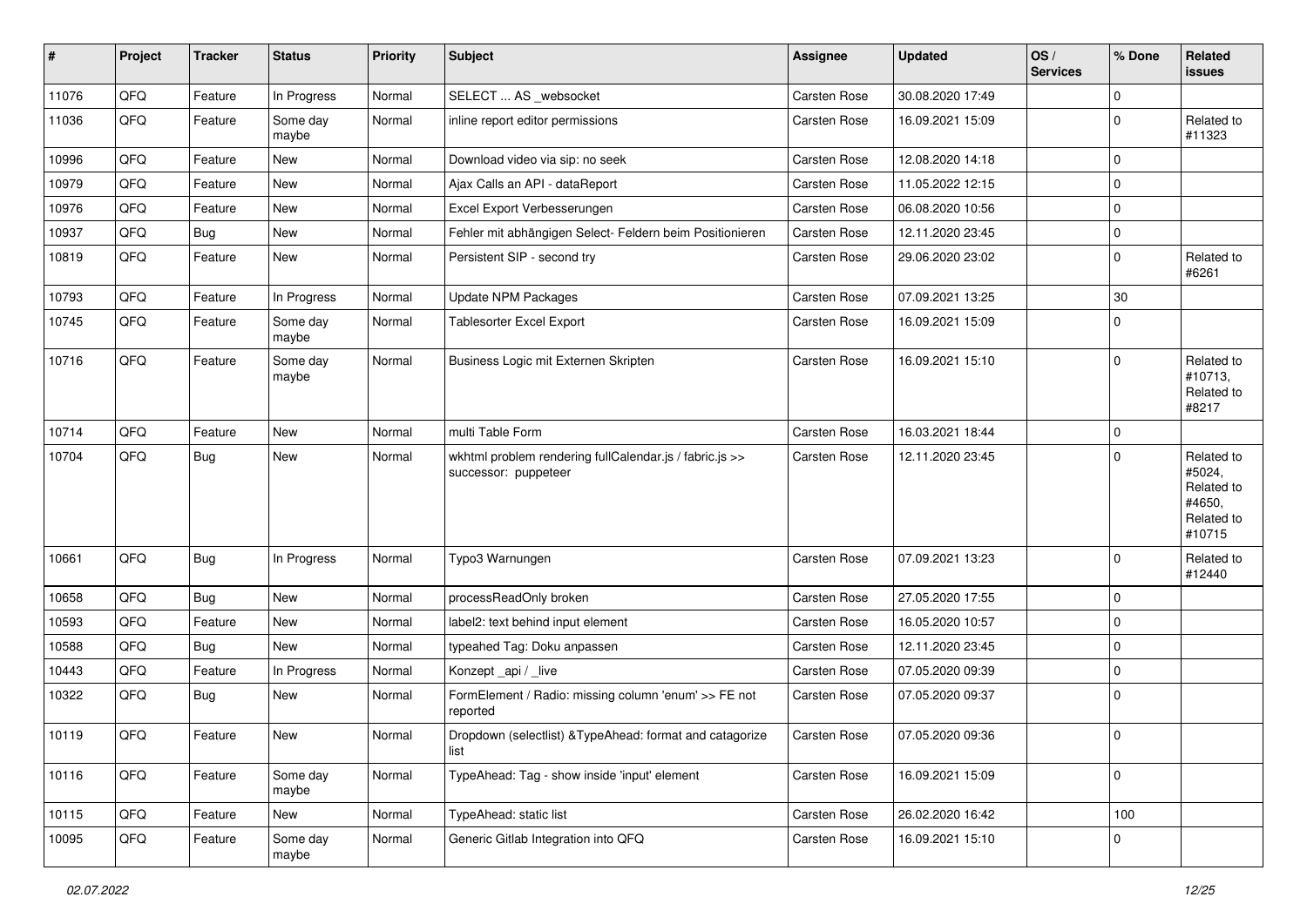| #     | Project | <b>Tracker</b> | <b>Status</b>     | <b>Priority</b> | <b>Subject</b>                                                                                                                        | <b>Assignee</b>     | <b>Updated</b>   | OS/<br><b>Services</b> | % Done      | Related<br><b>issues</b>                                               |
|-------|---------|----------------|-------------------|-----------------|---------------------------------------------------------------------------------------------------------------------------------------|---------------------|------------------|------------------------|-------------|------------------------------------------------------------------------|
| 10082 | QFQ     | <b>Bug</b>     | <b>New</b>        | Normal          | FE.type=SELECT - 'sanatize' Class                                                                                                     | Carsten Rose        | 07.05.2020 09:36 |                        | $\Omega$    | Related to<br>#10081                                                   |
| 10080 | QFQ     | Feature        | New               | Normal          | Popup on 'save' / 'close': configure dialog (answer<br>yes/no/cancle/)                                                                | <b>Carsten Rose</b> | 28.03.2021 20:52 |                        | $\Omega$    | Is duplicate<br>of #12262                                              |
| 10015 | QFQ     | Feature        | Priorize          | Normal          | Monospace in Textarea                                                                                                                 | Carsten Rose        | 03.02.2020 13:40 |                        | $\mathbf 0$ |                                                                        |
| 10014 | QFQ     | Feature        | New               | Normal          | Manual.rst: describe behaviour and process order of<br>fillStoreVar, slaveId, sqlBefore,                                              | <b>Carsten Rose</b> | 01.02.2020 22:31 |                        | $\Omega$    |                                                                        |
| 10013 | QFQ     | Feature        | Some day<br>maybe | Normal          | FE.typ=editor: CodeMirror                                                                                                             | <b>Carsten Rose</b> | 08.06.2022 10:37 |                        | $\Omega$    | Related to<br>#12611,<br>Related to<br>#12490.<br>Related to<br>#7732  |
| 10012 | QFQ     | Feature        | Priorize          | Normal          | redirectAllMailTo: {{beEmail:T}}                                                                                                      | Carsten Rose        | 08.05.2021 09:54 |                        | $\Omega$    | Related to<br>#12412,<br>Related to<br>#12413,<br>Related to<br>#10011 |
| 10011 | QFQ     | Feature        | Priorize          | Normal          | Offer new STORE_TYPO3 Variable 'beUser', 'beEmail'                                                                                    | Carsten Rose        | 08.05.2021 09:51 |                        | $\Omega$    | Related to<br>#10012,<br>Related to<br>#12511                          |
| 10005 | QFQ     | Feature        | Priorize          | Normal          | Report / special column name:  AS _calendar                                                                                           | <b>Carsten Rose</b> | 03.06.2020 17:28 |                        | $\Omega$    |                                                                        |
| 9983  | QFQ     | Feature        | <b>New</b>        | Normal          | Report Notation: new keyword 'range'                                                                                                  | <b>Carsten Rose</b> | 01.02.2020 15:55 |                        | $\mathbf 0$ |                                                                        |
| 9975  | QFQ     | Bug            | Priorize          | Normal          | Dropdown Menu: 'r:3' broken                                                                                                           | Carsten Rose        | 01.02.2020 10:13 |                        | $\mathbf 0$ |                                                                        |
| 9968  | QFQ     | Feature        | Priorize          | Normal          | Tooltip in Links for Developer                                                                                                        | Carsten Rose        | 01.02.2020 23:17 |                        | $\mathbf 0$ |                                                                        |
| 9958  | QFQ     | <b>Bug</b>     | Priorize          | Normal          | Broken subrecord query: no error message                                                                                              | Carsten Rose        | 05.02.2021 15:15 |                        | $\Omega$    |                                                                        |
| 9947  | QFQ     | <b>Bug</b>     | Priorize          | Normal          | Unwanted error message if missing 'typeAheadSqlPrefetch'                                                                              | <b>Carsten Rose</b> | 01.02.2020 10:13 |                        | $\mathbf 0$ |                                                                        |
| 9928  | QFQ     | Feature        | Priorize          | Normal          | SpecialColumnName: a) Deprecated: ' AS "_+tag " ', b)<br>New: ' AS "_ <tag1><tag2>"</tag2></tag1>                                     | Carsten Rose        | 01.02.2020 23:17 |                        | $\mathbf 0$ | Related to<br>#9929                                                    |
| 9927  | QFQ     | Feature        | New               | Normal          | QFQ Update: a) Update nur machen wenn BE User<br>eingeloggt ist., b) Bei Fehler genaue Meldung welcher<br>Updateschritt Probleme hat. | <b>Carsten Rose</b> | 22.01.2020 12:59 |                        | $\Omega$    |                                                                        |
| 9900  | QFQ     | Feature        | Priorize          | Normal          | Generic API Call: tt-content record >> JSON                                                                                           | Carsten Rose        | 01.02.2020 10:13 |                        | $\mathbf 0$ |                                                                        |
| 9862  | QFQ     | <b>Bug</b>     | Priorize          | Normal          | Failed writing to sql mail qfq.log should throw an exception                                                                          | <b>Carsten Rose</b> | 01.02.2020 10:13 |                        | $\Omega$    |                                                                        |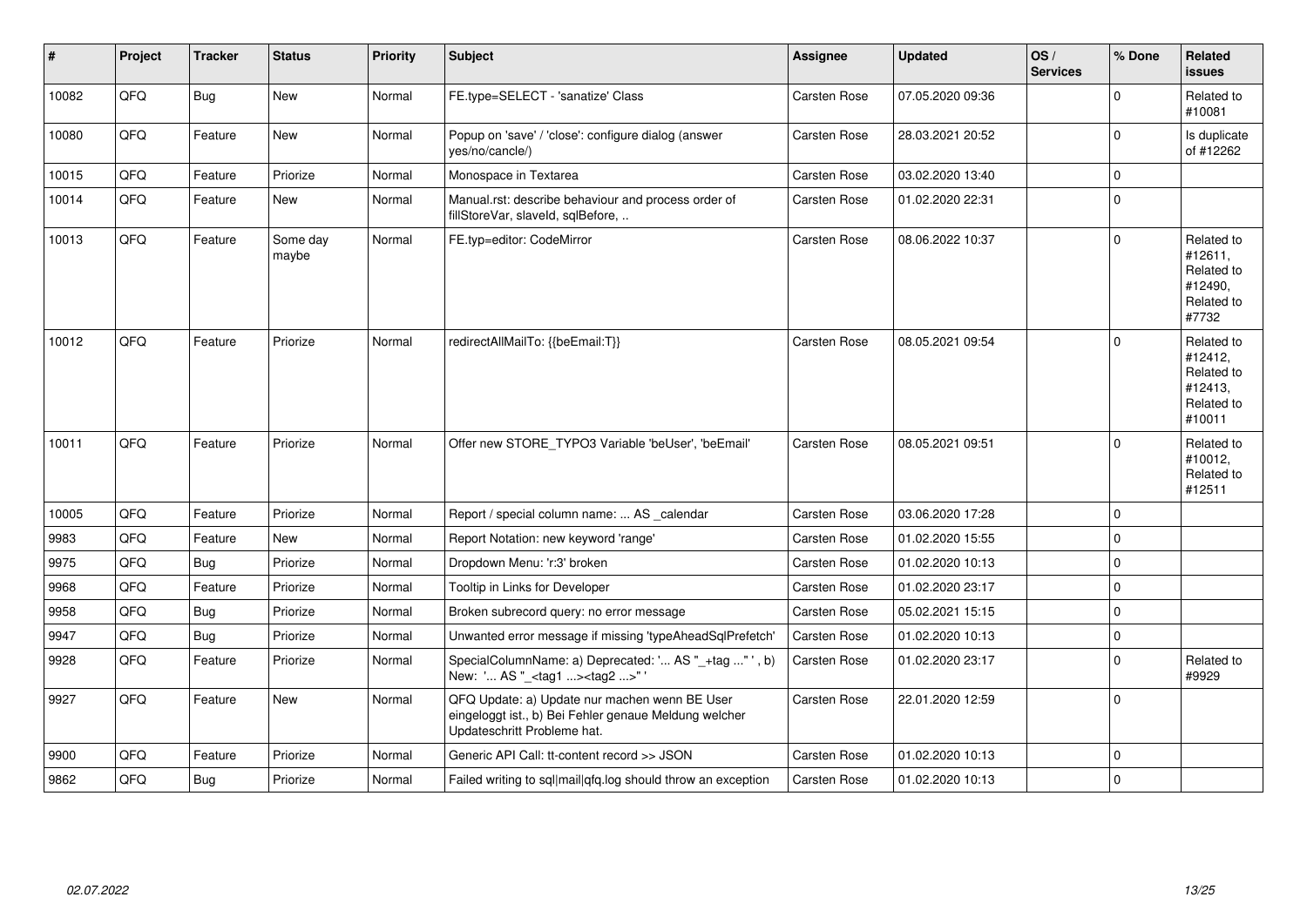| #    | Project | <b>Tracker</b> | <b>Status</b>     | <b>Priority</b> | <b>Subject</b>                                                                                           | <b>Assignee</b>     | <b>Updated</b>   | OS/<br><b>Services</b> | % Done      | Related<br><b>issues</b>                                                |
|------|---------|----------------|-------------------|-----------------|----------------------------------------------------------------------------------------------------------|---------------------|------------------|------------------------|-------------|-------------------------------------------------------------------------|
| 9834 | QFQ     | <b>Bug</b>     | Priorize          | Normal          | Input elements with tag 'disabled' are missing on<br>form-submit: server option 'processReadOnly' broken | Carsten Rose        | 07.12.2021 16:43 |                        | $\Omega$    | Related to<br>#9691,<br>Related to<br>#5305, Has<br>duplicate<br>#12331 |
| 9811 | QFQ     | Feature        | <b>New</b>        | Normal          | Report: tag every n'th row                                                                               | <b>Carsten Rose</b> | 01.02.2020 23:22 |                        | $\mathbf 0$ |                                                                         |
| 9783 | QFQ     | Bug            | New               | Normal          | Email with special characters                                                                            | <b>Carsten Rose</b> | 01.02.2020 23:22 |                        | $\Omega$    |                                                                         |
| 9781 | QFQ     | Feature        | <b>New</b>        | Normal          | Button: CSS class to make buttons smaller                                                                | <b>Carsten Rose</b> | 01.02.2020 23:22 |                        | $\Omega$    |                                                                         |
| 9777 | QFQ     | Feature        | New               | Normal          | Logging QFQ Variables                                                                                    | <b>Carsten Rose</b> | 16.12.2019 17:17 |                        | $\mathbf 0$ |                                                                         |
| 9773 | QFQ     | Bug            | <b>New</b>        | Normal          | form.parameter.formModeGlobal=requiredOff                                                                | Carsten Rose        | 01.02.2020 15:56 |                        | $\Omega$    |                                                                         |
| 9707 | QFQ     | Feature        | <b>New</b>        | Normal          | SIP security: encode pageld and check pageld on decode                                                   | <b>Carsten Rose</b> | 01.02.2020 23:22 |                        | $\mathbf 0$ |                                                                         |
| 9706 | QFQ     | Feature        | <b>New</b>        | Normal          | Multi File Upload (hidden template group)                                                                | <b>Carsten Rose</b> | 01.02.2020 23:22 |                        | $\Omega$    | Related to<br>#7521,<br>Related to<br>#5562,<br>Related to<br>#13330    |
| 9704 | QFQ     | Feature        | Some day<br>maybe | Normal          | Thumbnails Generieren beim Splitten von PDF Files                                                        | <b>Carsten Rose</b> | 11.12.2019 16:01 |                        | $\Omega$    |                                                                         |
| 9691 | QFQ     | Bug            | In Progress       | Normal          | Checkbox: dynamic update > readonly                                                                      | <b>Carsten Rose</b> | 01.02.2020 23:22 |                        | 50          | Related to<br>#9834                                                     |
| 9669 | QFQ     | Bug            | Some day<br>maybe | Normal          | Checkbox / Template Group: radio/checkbox visible broken<br>after 'add'                                  | <b>Carsten Rose</b> | 16.06.2021 13:47 |                        | $\Omega$    | Related to<br>#8091                                                     |
| 9668 | QFQ     | Feature        | Priorize          | Normal          | Form.mode: rename 'hidden' to 'hide'                                                                     | Carsten Rose        | 05.05.2021 22:14 |                        | $\Omega$    | Related to<br>#6437                                                     |
| 9602 | QFQ     | Feature        | New               | Normal          | Form definition as JSON                                                                                  | Carsten Rose        | 01.02.2020 23:21 |                        | $\Omega$    | Related to<br>#9600                                                     |
| 9579 | QFQ     | Feature        | Some day<br>maybe | Normal          | Multiform with Process Row                                                                               | Carsten Rose        | 11.12.2019 16:01 |                        | $\Omega$    |                                                                         |
| 9537 | QFQ     | Feature        | New               | Normal          | FormEditor: Edit fieldset in FrontEnd                                                                    | <b>Carsten Rose</b> | 01.02.2020 23:22 |                        | $\mathbf 0$ |                                                                         |
| 9533 | QFQ     | Bug            | <b>New</b>        | Normal          | FE.type=upload: Check in 'beforeSave' if upload is given                                                 | <b>Carsten Rose</b> | 01.02.2020 23:22 |                        | $\mathbf 0$ | Related to<br>#11523                                                    |
| 9394 | QFQ     | Feature        | Priorize          | Normal          | REST: allow for non numerical ids in get requests                                                        | Carsten Rose        | 05.05.2021 22:10 |                        | 0           |                                                                         |
| 9352 | QFQ     | Feature        | New               | Normal          | FE 'Native' fire slaveld, sqlAfter, sqlIns                                                               | Carsten Rose        | 01.02.2020 23:22 |                        | $\mathbf 0$ |                                                                         |
| 9348 | QFQ     | Feature        | New               | Normal          | defaultThumbnailSize: pre render thumbnails                                                              | Carsten Rose        | 12.06.2021 09:05 |                        | $\mathbf 0$ |                                                                         |
| 9346 | QFQ     | Feature        | Priorize          | Normal          | beforeSave: check if an upload is given                                                                  | Carsten Rose        | 11.06.2021 21:18 |                        | $\mathbf 0$ |                                                                         |
| 9317 | QFQ     | <b>Bug</b>     | New               | Normal          | FE.type=note: with dynamic show/hidden an empty label<br>causes trouble                                  | Carsten Rose        | 01.02.2020 23:22 |                        | $\mathbf 0$ |                                                                         |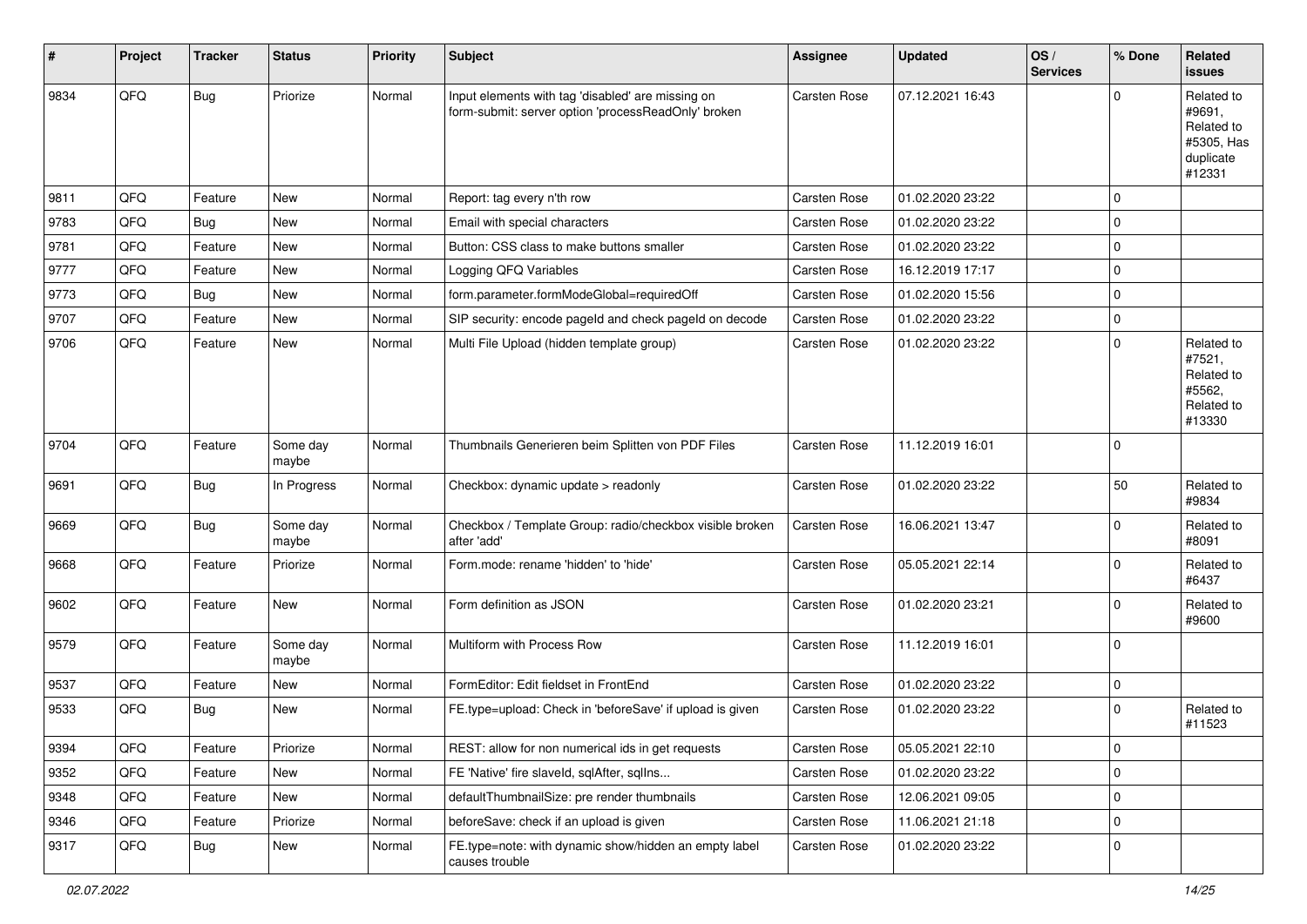| ∦    | Project | <b>Tracker</b> | <b>Status</b>     | <b>Priority</b> | Subject                                                                                                | Assignee            | <b>Updated</b>   | OS/<br><b>Services</b> | % Done      | Related<br>issues   |
|------|---------|----------------|-------------------|-----------------|--------------------------------------------------------------------------------------------------------|---------------------|------------------|------------------------|-------------|---------------------|
| 9281 | QFQ     | Bug            | Some day<br>maybe | Normal          | Allow STRICT TRANS TABLES                                                                              | Carsten Rose        | 02.01.2021 18:43 |                        | $\Omega$    |                     |
| 9275 | QFQ     | <b>Bug</b>     | New               | Normal          | autcron: t3 page, which takes to long to respond, is not<br>reported properly                          | <b>Carsten Rose</b> | 01.02.2020 23:22 |                        | 100         |                     |
| 9221 | QFQ     | Feature        | <b>New</b>        | Normal          | typeAhead: Zeichenlimite ausschalten                                                                   | Carsten Rose        | 29.06.2022 22:36 |                        | $\Omega$    |                     |
| 9208 | QFQ     | Feature        | New               | Normal          | Manage 'recent' records                                                                                | Carsten Rose        | 01.02.2020 23:22 |                        | $\mathbf 0$ |                     |
| 9177 | QFQ     | Bug            | <b>New</b>        | Normal          | Bug? QFQ tries to save an action FE, which has real<br>existing column name                            | Carsten Rose        | 01.02.2020 23:22 |                        | $\mathbf 0$ |                     |
| 9136 | QFQ     | Feature        | New               | Normal          | Create ZIP files with dynamic PDFs                                                                     | Carsten Rose        | 01.02.2020 23:22 |                        | 0           |                     |
| 9129 | QFQ     | Feature        | New               | Normal          | sqlValidate: Message as notification, not as error                                                     | Carsten Rose        | 01.02.2020 23:22 |                        | $\mathbf 0$ | Related to<br>#9128 |
| 9128 | QFQ     | Feature        | <b>New</b>        | Normal          | Error Message: not replaced variables- a) replace back to<br>'{{', b) underline                        | Carsten Rose        | 01.02.2020 23:22 |                        | $\Omega$    | Related to<br>#9129 |
| 9127 | QFQ     | <b>Bug</b>     | <b>New</b>        | Normal          | Error Message: change 'roll over' color - text not readable                                            | <b>Carsten Rose</b> | 01.02.2020 23:22 |                        | $\mathbf 0$ |                     |
| 9077 | QFQ     | Bug            | <b>New</b>        | Normal          | typeAheadSql: report broken SQL                                                                        | <b>Carsten Rose</b> | 29.06.2022 22:35 |                        | $\mathbf 0$ | Related to<br>#4018 |
| 9013 | QFQ     | <b>Bug</b>     | <b>New</b>        | Normal          | Error in Twig template not handled                                                                     | Carsten Rose        | 20.10.2021 13:43 |                        | $\mathbf 0$ |                     |
| 8975 | QFQ     | Feature        | <b>New</b>        | Normal          | Report Notation: 2.0                                                                                   | <b>Carsten Rose</b> | 01.02.2020 23:22 |                        | $\Omega$    | Related to<br>#8963 |
| 8963 | QFQ     | Feature        | Priorize          | Normal          | Setting values in a store: flexible way                                                                | Carsten Rose        | 05.05.2021 22:10 |                        | $\Omega$    | Related to<br>#8975 |
| 8894 | QFQ     | Feature        | Some day<br>maybe | Normal          | Documentation Tags Usable in QFQ Application                                                           | Carsten Rose        | 11.12.2019 16:01 |                        | $\Omega$    |                     |
| 8892 | QFQ     | Feature        | Some day<br>maybe | Normal          | Display and Edit SQL Comments in Form Editor                                                           | Carsten Rose        | 11.12.2019 16:01 |                        | $\mathbf 0$ |                     |
| 8806 | QFQ     | Feature        | <b>New</b>        | Normal          | SQL Function nl2br                                                                                     | <b>Carsten Rose</b> | 01.02.2020 23:22 |                        | $\mathbf 0$ |                     |
| 8719 | QFQ     | Feature        | <b>New</b>        | Normal          | extraButtonLock: add support for 0/1                                                                   | Carsten Rose        | 01.02.2020 23:22 |                        | $\Omega$    |                     |
| 8702 | QFQ     | Feature        | New               | Normal          | Load Record which is locked: missing user info                                                         | Carsten Rose        | 11.12.2019 16:16 |                        | $\Omega$    | Related to<br>#9789 |
| 8586 | QFQ     | Feature        | Some day<br>maybe | Normal          | QFQ: Enhance Error message for 'record not found'                                                      | Carsten Rose        | 16.09.2021 15:10 |                        | $\mathbf 0$ |                     |
| 8585 | QFQ     | Feature        | Priorize          | Normal          | Enhance Error message for 'unknown form'                                                               | Carsten Rose        | 01.02.2020 10:13 |                        | 0           |                     |
| 8584 | QFQ     | Feature        | Priorize          | Normal          | FE 'Action' - never assign to Container (except Template<br>Group)                                     | Carsten Rose        | 01.02.2020 10:13 |                        | $\mathbf 0$ |                     |
| 8520 | QFQ     | Feature        | Some day<br>maybe | Normal          | Bring QFQ to Composer                                                                                  | Carsten Rose        | 16.09.2021 15:10 |                        | $\mathbf 0$ |                     |
| 8336 | QFQ     | Feature        | New               | Normal          | Form > modified > Close New: a) Optional disable popup, b)<br>custom text, c) mode on save: close stay | Carsten Rose        | 01.02.2020 23:22 |                        | 0           | Related to<br>#8335 |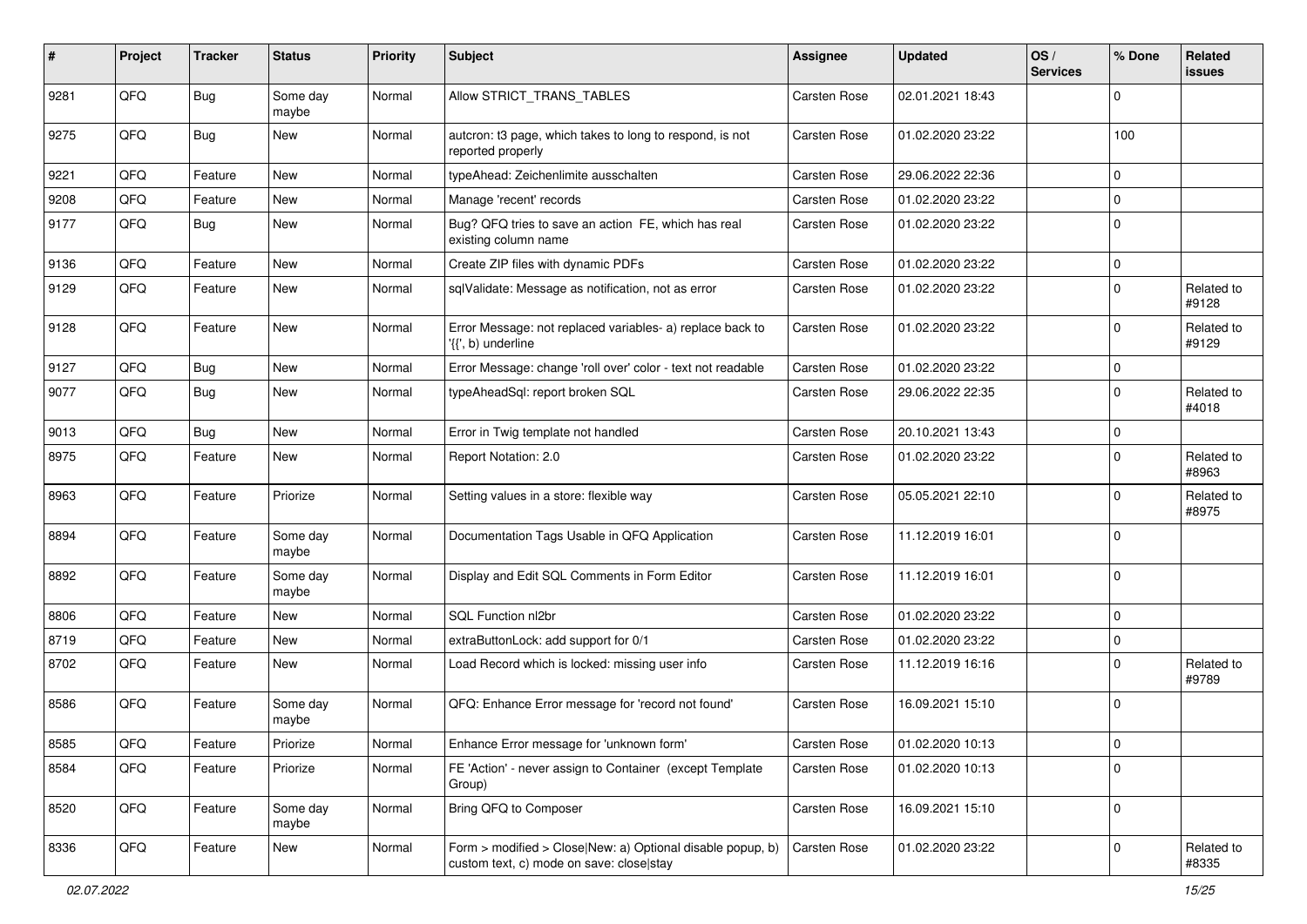| #    | Project | <b>Tracker</b> | <b>Status</b>     | <b>Priority</b> | Subject                                                                                               | <b>Assignee</b>     | <b>Updated</b>   | OS/<br><b>Services</b> | % Done      | Related<br>issues    |
|------|---------|----------------|-------------------|-----------------|-------------------------------------------------------------------------------------------------------|---------------------|------------------|------------------------|-------------|----------------------|
| 8277 | QFQ     | Feature        | Priorize          | Normal          | fe.parameter.default=                                                                                 | Carsten Rose        | 01.02.2020 23:17 |                        | $\Omega$    | Related to<br>#8113  |
| 8217 | QFQ     | Feature        | <b>New</b>        | Normal          | if-elseif-else construct                                                                              | Carsten Rose        | 16.03.2021 18:41 |                        | $\mathbf 0$ | Related to<br>#10716 |
| 8187 | QFQ     | Feature        | <b>New</b>        | Normal          | Subrecord: enable/hide new button - make new/edit/delete<br>customizeable.                            | Carsten Rose        | 06.03.2021 18:44 |                        | $\Omega$    | Related to<br>#11326 |
| 8106 | QFQ     | Bug            | Some day<br>maybe | Normal          | Dynamic Update: Feld kann nicht auf empty zurückgesetzt<br>werden                                     | Carsten Rose        | 11.12.2019 16:01 |                        | $\Omega$    |                      |
| 8101 | QFQ     | Feature        | Some day<br>maybe | Normal          | Password hash: support further hashing methods                                                        | Carsten Rose        | 16.09.2021 15:10 |                        | $\Omega$    |                      |
| 8089 | QFQ     | Feature        | <b>New</b>        | Normal          | Copy/Paste for FormElements                                                                           | Carsten Rose        | 01.02.2020 23:22 |                        | $\mathbf 0$ |                      |
| 8049 | QFQ     | Bug            | <b>New</b>        | Normal          | FE.type=note, column 'value': text moves some pixel to top<br>after save                              | Carsten Rose        | 01.02.2020 23:22 |                        | $\mathbf 0$ |                      |
| 8044 | QFQ     | Feature        | Priorize          | Normal          | Transaction: a) Form, b) Report                                                                       | Carsten Rose        | 05.05.2021 22:14 |                        | $\mathbf 0$ | Related to<br>#8043  |
| 8037 | QFQ     | Bug            | Priorize          | Normal          | FE.type=upload (advanced mode): {{slaveId:V}} missing<br>during dynamic update                        | Carsten Rose        | 01.02.2020 10:13 |                        | $\Omega$    |                      |
| 8034 | QFQ     | Feature        | Priorize          | Normal          | FormElement 'data': 22.22.2222 should not be accepted                                                 | Carsten Rose        | 01.02.2020 10:13 |                        | $\mathbf 0$ |                      |
| 7924 | QFQ     | Feature        | <b>New</b>        | Normal          | Radio/Checkbox with Tooltip                                                                           | Carsten Rose        | 01.02.2020 23:22 |                        | $\Omega$    |                      |
| 7920 | QFQ     | Feature        | New               | Normal          | FE: Syntax Highlight, Zeinlenumbruch                                                                  | <b>Carsten Rose</b> | 01.02.2020 10:03 |                        | $\mathbf 0$ |                      |
| 7890 | QFQ     | Bug            | New               | Normal          | FormElement 'required': extraButtonInfo not aligned                                                   | Carsten Rose        | 11.06.2021 21:17 |                        | $\Omega$    | Related to<br>#11517 |
| 7812 | QFQ     | Feature        | New               | Normal          | FE 'Subrecord' - new option 'subrecordShowFilter',<br>'subrecordPaging'                               | Carsten Rose        | 01.02.2020 23:22 |                        | $\Omega$    |                      |
| 7795 | QFQ     | Bug            | <b>New</b>        | Normal          | Readonly Form: Typeahead-Felder                                                                       | Carsten Rose        | 01.02.2020 23:22 |                        | $\Omega$    | Related to<br>#10640 |
| 7685 | QFQ     | Bug            | <b>New</b>        | Normal          | Open FormElement from QFQ error message and save<br>modified record: error about missing {{formId:F}} | Carsten Rose        | 01.02.2020 23:22 |                        | $\Omega$    |                      |
| 7683 | QFQ     | Feature        | <b>New</b>        | Normal          | Special column names in '{{ SELECT  AS _link }}' should<br>be detected                                | Carsten Rose        | 01.02.2020 23:21 |                        | l 0         |                      |
| 7681 | QFQ     | Feature        | New               | Normal          | Optional switch off 'check for modified record'                                                       | Carsten Rose        | 01.02.2020 23:21 |                        | $\Omega$    |                      |
| 7660 | QFQ     | Feature        | <b>New</b>        | Normal          | IMAP: import mails to DB, move / delete mails                                                         | Carsten Rose        | 01.02.2020 09:52 |                        | l O         |                      |
| 7656 | QFQ     | <b>Bug</b>     | Priorize          | Normal          | FE with required, 'pattern' and 'extraButtonLock': always<br>complain about missing value             | Carsten Rose        | 01.02.2020 10:13 |                        | 0           |                      |
| 7630 | QFQ     | Feature        | Priorize          | Normal          | detailed error message for simple upload                                                              | Carsten Rose        | 01.02.2020 10:13 |                        | 0           |                      |
| 7616 | QFQ     | Bug            | Priorize          | Normal          | Selectlist with Enum & Dynamic Update                                                                 | Carsten Rose        | 01.02.2020 10:13 |                        | $\mathbf 0$ |                      |
| 7574 | QFQ     | <b>Bug</b>     | New               | Normal          | Substitute error: form element not reported / dont parse<br>Form.note                                 | Carsten Rose        | 01.02.2020 23:21 |                        | $\mathbf 0$ |                      |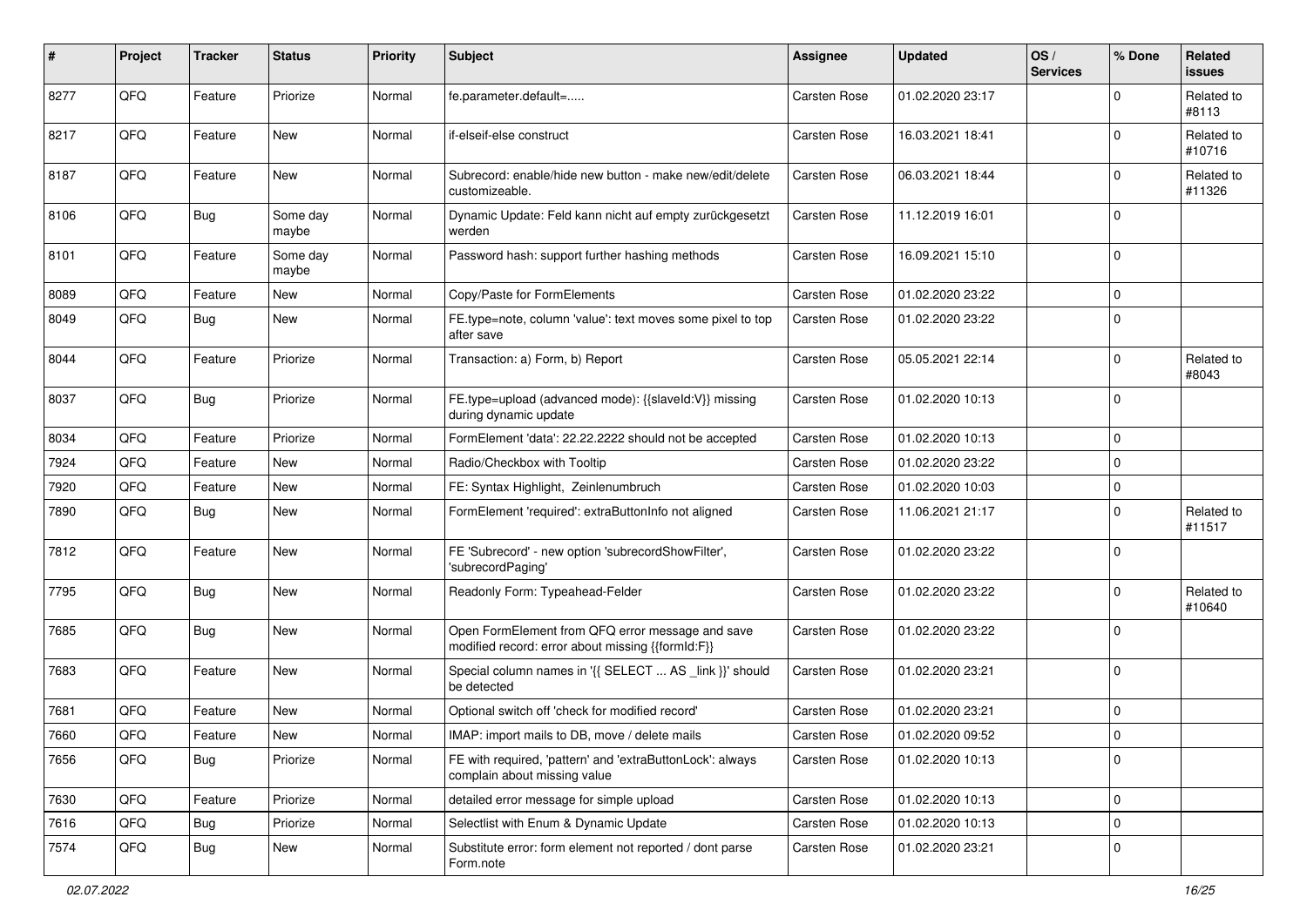| #    | Project | <b>Tracker</b> | <b>Status</b>     | <b>Priority</b> | <b>Subject</b>                                                                 | <b>Assignee</b>     | <b>Updated</b>   | OS/<br><b>Services</b> | % Done      | Related<br>issues         |
|------|---------|----------------|-------------------|-----------------|--------------------------------------------------------------------------------|---------------------|------------------|------------------------|-------------|---------------------------|
| 7547 | QFQ     | Bug            | <b>New</b>        | Normal          | Error Message in afterSave: wrong parameter column<br>reported                 | Carsten Rose        | 01.02.2020 23:22 |                        | $\mathbf 0$ |                           |
| 7524 | QFQ     | Bug            | <b>New</b>        | Normal          | QFQ throws a 'General Error' if 'fileadmin/protected/log/' is<br>not writeable | <b>Carsten Rose</b> | 01.02.2020 23:22 |                        | $\mathbf 0$ |                           |
| 7522 | QFQ     | Feature        | Priorize          | Normal          | Inserting default index.html to folder (Avoid Apache<br>Indexing)              | Carsten Rose        | 01.02.2020 10:13 |                        | $\mathbf 0$ |                           |
| 7521 | QFQ     | Feature        | New               | Normal          | TemplateGroup: fe.type=upload                                                  | <b>Carsten Rose</b> | 01.02.2020 23:21 |                        | $\Omega$    | Related to<br>#9706       |
| 7520 | QFQ     | Feature        | New               | Normal          | QR Code:  AS _qr ( AS _link)                                                   | <b>Carsten Rose</b> | 01.02.2020 23:22 |                        | $\Omega$    |                           |
| 7519 | QFQ     | Feature        | New               | Normal          | Select: Multi                                                                  | Carsten Rose        | 01.02.2020 23:22 |                        | $\Omega$    |                           |
| 7513 | QFQ     | Bug            | New               | Normal          | Radios not correct aligned                                                     | Carsten Rose        | 01.02.2020 23:22 |                        | $\mathbf 0$ |                           |
| 7512 | QFQ     | Bug            | <b>New</b>        | Normal          | FE: inputType=number >> 'pattern' is not respected                             | Carsten Rose        | 01.02.2020 23:22 |                        | $\Omega$    |                           |
| 7481 | QFQ     | Feature        | <b>New</b>        | Normal          | Detect 'BaseUrl' automatically                                                 | Carsten Rose        | 01.02.2020 23:21 |                        | $\mathbf 0$ |                           |
| 7480 | QFQ     | Feature        | <b>New</b>        | Normal          | Record History (Undo / Redo)                                                   | Carsten Rose        | 11.12.2019 16:16 |                        | $\Omega$    | Related to<br>#2361       |
| 7453 | QFQ     | Feature        | Some day<br>maybe | Normal          | import / export forms QFQ                                                      | Carsten Rose        | 16.09.2021 15:10 |                        | $\Omega$    |                           |
| 7452 | QFQ     | Feature        | Some day<br>maybe | Normal          | automate deployment new QFQ version                                            | Carsten Rose        | 16.09.2021 15:10 |                        | $\Omega$    |                           |
| 7342 | QFQ     | Feature        | New               | Normal          | add content $=$ hide this                                                      | Carsten Rose        | 01.02.2020 23:21 |                        | $\Omega$    |                           |
| 7336 | QFQ     | Feature        | Some day<br>maybe | Normal          | PDF Upload: disallow PDFs with specific Meta information                       | <b>Carsten Rose</b> | 11.12.2019 16:01 |                        | $\Omega$    |                           |
| 7290 | QFQ     | Feature        | Priorize          | Normal          | FormEditor: title as textarea if LEN(title)>60                                 | <b>Carsten Rose</b> | 01.02.2020 10:13 |                        | $\Omega$    | Blocked by<br>#7682       |
| 7280 | QFQ     | Feature        | New               | Normal          | recently used table                                                            | Carsten Rose        | 01.02.2020 23:21 |                        | $\Omega$    |                           |
| 7261 | QFQ     | Bug            | New               | Normal          | Report pathFilename for user without path, only the filename                   | Carsten Rose        | 01.02.2020 23:21 |                        | $\Omega$    |                           |
| 7239 | QFQ     | Feature        | New               | Normal          | TinyMCE: html tag whitelist                                                    | <b>Carsten Rose</b> | 01.02.2020 23:21 |                        | $\Omega$    | Related to<br>#14320      |
| 7219 | QFQ     | <b>Bug</b>     | <b>New</b>        | Normal          | typeSheadSql / typeAheadSqlPrefetch: change to curly<br>braces                 | <b>Carsten Rose</b> | 01.02.2020 23:21 |                        | $\Omega$    |                           |
| 7217 | QFQ     | Feature        | Priorize          | Normal          | Download: notice User if `_sip=?` is missing                                   | Carsten Rose        | 01.02.2020 10:13 |                        | $\Omega$    |                           |
| 7175 | QFQ     | Feature        | New               | Normal          | Upload: md5 hash as filename                                                   | Carsten Rose        | 01.02.2020 23:21 |                        | $\Omega$    |                           |
| 7119 | QFQ     | Feature        | <b>New</b>        | Normal          | Upload: scaleDownWidth, scaleDownHeight                                        | Carsten Rose        | 01.02.2020 23:21 |                        | $\mathbf 0$ |                           |
| 7109 | QFQ     | Feature        | <b>New</b>        | Normal          | Dynamic Updates: row/element hide                                              | Carsten Rose        | 01.02.2020 23:22 |                        | $\Omega$    | Has<br>duplicate<br>#4081 |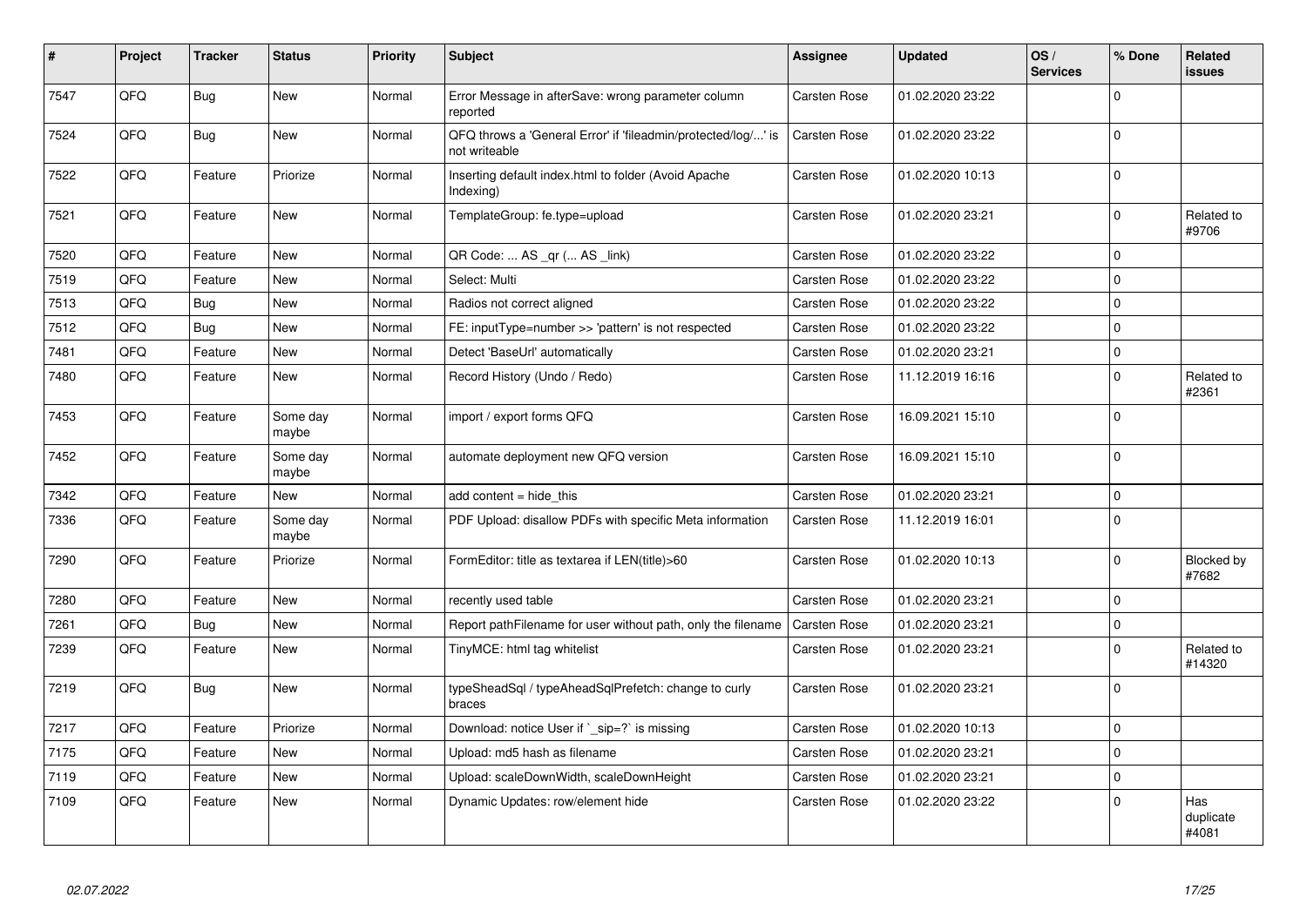| ∦    | Project | Tracker    | <b>Status</b>     | <b>Priority</b> | <b>Subject</b>                                                                                                             | <b>Assignee</b>     | <b>Updated</b>   | OS/<br><b>Services</b> | % Done      | Related<br>issues                           |
|------|---------|------------|-------------------|-----------------|----------------------------------------------------------------------------------------------------------------------------|---------------------|------------------|------------------------|-------------|---------------------------------------------|
| 7107 | QFQ     | Feature    | Some day<br>maybe | Normal          | Showcase Registration Tool: Anmeldung / Administration :<br>Liste Anmeldungen / Emaileinaldung                             | <b>Carsten Rose</b> | 11.12.2019 16:01 |                        | $\Omega$    |                                             |
| 7102 | QFQ     | Feature    | <b>New</b>        | Normal          | Comment sign in report: '#' and '--'                                                                                       | Carsten Rose        | 01.02.2020 23:21 |                        | $\mathbf 0$ |                                             |
| 7099 | QFQ     | Feature    | <b>New</b>        | Normal          | Redesign FormEditor                                                                                                        | Carsten Rose        | 01.02.2020 23:21 |                        | $\mathbf 0$ |                                             |
| 7014 | QFQ     | Bug        | <b>New</b>        | Normal          | Sending invalid emails succeeds when<br>debug.redirectAllMailTo is set                                                     | Carsten Rose        | 01.02.2020 23:21 |                        | $\Omega$    |                                             |
| 7002 | QFQ     | Bug        | <b>New</b>        | Normal          | Dynamic Update: row does not disappear / appear                                                                            | Carsten Rose        | 01.02.2020 23:22 |                        | $\Omega$    |                                             |
| 6998 | QFQ     | Feature    | Priorize          | Normal          | Form: with debug=on show column information as tooltip of<br>column label                                                  | Carsten Rose        | 01.02.2020 10:13 |                        | $\Omega$    |                                             |
| 6912 | QFQ     | <b>Bug</b> | <b>New</b>        | Normal          | error Message Var 'deadline' already set in SIP - in Form<br>with FE.value={{deadline:R:::{{deadlinePeriod:Y}}}}           | Carsten Rose        | 01.02.2020 23:21 |                        | $\Omega$    |                                             |
| 6855 | QFQ     | Feature    | New               | Normal          | With {{feUser:U}}!={{feUser:T}}: Save / Delete: only possible<br>with {{feUserSave:U}}='yes' and '{{feUserDelete:U}}='yes' | <b>Carsten Rose</b> | 01.02.2020 23:21 |                        | $\Omega$    |                                             |
| 6765 | QFQ     | Feature    | <b>New</b>        | Normal          | Moeglichkeit via QFQ eigene Logs zu schreiben                                                                              | Carsten Rose        | 01.02.2020 23:21 |                        | $\Omega$    |                                             |
| 6723 | QFQ     | Feature    | <b>New</b>        | Normal          | Report QFQ Installation and Version                                                                                        | Carsten Rose        | 12.06.2021 09:07 |                        | $\Omega$    |                                             |
| 6715 | QFQ     | Feature    | Some day<br>maybe | Normal          | Code-Refactoring: dbArray vereinheitlichen                                                                                 | Carsten Rose        | 11.12.2019 16:02 |                        | $\Omega$    |                                             |
| 6677 | QFQ     | Bug        | <b>New</b>        | Normal          | Error message FE Action Element: no/wrong FE reference<br>who cause the problem.                                           | Carsten Rose        | 01.02.2020 23:21 |                        | $\Omega$    |                                             |
| 6609 | QFQ     | Feature    | <b>New</b>        | Normal          | Formlet: JSON API erweitern                                                                                                | <b>Carsten Rose</b> | 01.02.2020 23:21 |                        | 50          |                                             |
| 6602 | QFQ     | Feature    | <b>New</b>        | Normal          | Formlet: in Report auf Mausklick ein mini-form oeffnen                                                                     | <b>Carsten Rose</b> | 11.12.2019 16:16 |                        | $\Omega$    |                                             |
| 6594 | QFQ     | Feature    | New               | Normal          | Excel: on download, check if there is a valid sip                                                                          | <b>Carsten Rose</b> | 01.02.2020 23:21 |                        | $\Omega$    |                                             |
| 6574 | QFQ     | Bug        | Priorize          | Normal          | qfq.log: Fehlermeldung wurde angezeigt, aber nicht geloggt                                                                 | <b>Carsten Rose</b> | 01.02.2020 10:13 |                        | $\Omega$    |                                             |
| 6483 | QFQ     | Bug        | <b>New</b>        | Normal          | R Store funktioniert nicht bei 'Report Notation' im FE                                                                     | <b>Carsten Rose</b> | 01.02.2020 23:21 |                        | $\Omega$    |                                             |
| 6462 | QFQ     | Bug        | New               | Normal          | File Upload: Nutzlose Fehlermeldung wenn Datei zu gross                                                                    | <b>Carsten Rose</b> | 01.02.2020 23:21 |                        | $\Omega$    | Related to<br>#6139                         |
| 6437 | QFQ     | Feature    | <b>New</b>        | Normal          | Neuer Mode Button bei FormElementen                                                                                        | <b>Carsten Rose</b> | 01.02.2020 23:21 |                        | $\Omega$    | Related to<br>#9668,<br>Blocked by<br>#9678 |
| 6292 | QFQ     | Feature    | <b>New</b>        | Normal          | Download: File speichern mit Hash aber original Filename in<br>der Datenbank vermerken fuer Downloads                      | Carsten Rose        | 01.02.2020 23:21 |                        | $\Omega$    |                                             |
| 6289 | QFQ     | Feature    | <b>New</b>        | Normal          | Form: Log                                                                                                                  | Carsten Rose        | 01.02.2020 23:21 |                        | $\Omega$    |                                             |
| 6261 | QFQ     | Feature    | New               | Normal          | <b>Persistent SIP</b>                                                                                                      | <b>Carsten Rose</b> | 12.06.2021 09:07 |                        | $\Omega$    | Related to<br>#10819                        |
| 6250 | QFQ     | Feature    | In Progress       | Normal          | Enhance layout: a) Subrecord, b) Subrecord-Title                                                                           | <b>Carsten Rose</b> | 01.02.2020 23:22 |                        | $\Omega$    | Related to<br>#5391                         |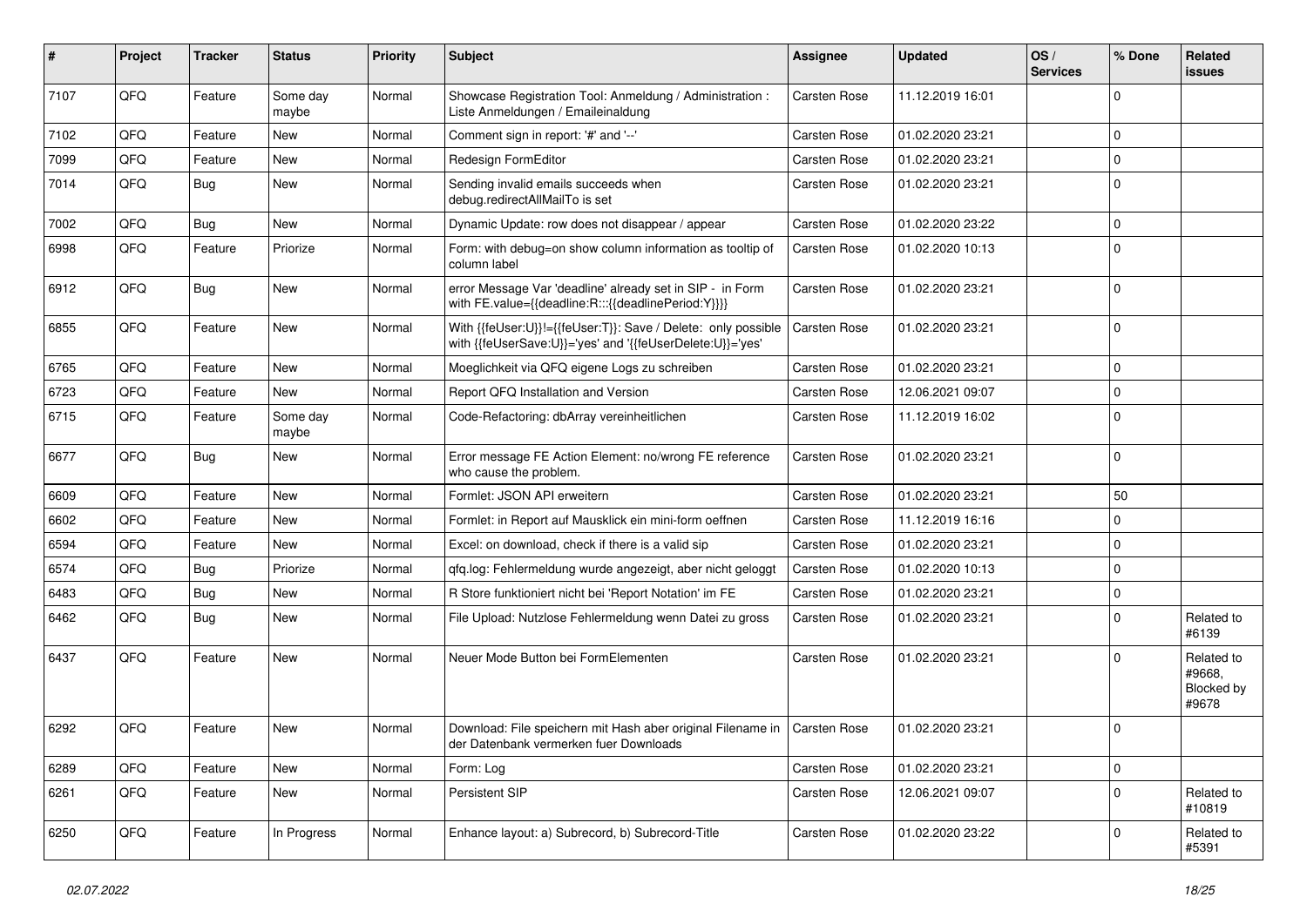| ∦    | Project | <b>Tracker</b> | <b>Status</b>     | <b>Priority</b> | <b>Subject</b>                                                                                     | Assignee            | <b>Updated</b>   | OS/<br><b>Services</b> | % Done   | Related<br>issues                           |
|------|---------|----------------|-------------------|-----------------|----------------------------------------------------------------------------------------------------|---------------------|------------------|------------------------|----------|---------------------------------------------|
| 5991 | QFQ     | Bug            | Some day<br>maybe | Normal          | URLs with ' ' or long parameter are problematic                                                    | Carsten Rose        | 01.02.2020 23:19 |                        | $\Omega$ |                                             |
| 5983 | QFQ     | Feature        | Some day<br>maybe | Normal          | Form Submit (save & update): normalize date/-time FE                                               | Carsten Rose        | 01.02.2020 23:19 |                        | $\Omega$ |                                             |
| 5942 | QFQ     | Feature        | Priorize          | Normal          | 'L' and 'type': append to links, generate via '_link' by using<br>'u:' .                           | <b>Carsten Rose</b> | 01.02.2020 10:13 |                        | $\Omega$ |                                             |
| 5894 | QFQ     | Feature        | Feedback          | Normal          | Typeahead in Report: show/hide rows dynamically                                                    | <b>Carsten Rose</b> | 18.02.2022 08:50 |                        | $\Omega$ | Related to<br>#5893,<br>Related to<br>#5885 |
| 5852 | QFQ     | Feature        | Some day<br>maybe | Normal          | Logging: mail.log / sql.log - im FE anzeigen und via AJAX<br>aktualisieren                         | Carsten Rose        | 01.02.2020 23:19 |                        | $\Omega$ | Related to<br>#5885                         |
| 5782 | QFQ     | Feature        | <b>New</b>        | Normal          | <b>NextCloud API</b>                                                                               | Carsten Rose        | 01.02.2020 10:02 |                        | $\Omega$ |                                             |
| 5768 | QFQ     | Bug            | Some day<br>maybe | Normal          | '{{pageLanguage:T}}' missing if QFQ is called via api                                              | Carsten Rose        | 01.02.2020 23:19 |                        | $\Omega$ |                                             |
| 5706 | QFQ     | Bug            | Some day<br>maybe | Normal          | upload: fileDestination needs to be sanatized                                                      | Carsten Rose        | 01.02.2020 23:19 |                        | $\Omega$ |                                             |
| 5695 | QFQ     | Feature        | In Progress       | Normal          | Multiform                                                                                          | Carsten Rose        | 02.01.2021 18:38 |                        | $\Omega$ |                                             |
| 5665 | QFQ     | Feature        | Some day<br>maybe | Normal          | Versuch das '{{!' nicht mehr noetig ist.                                                           | <b>Carsten Rose</b> | 01.02.2020 23:20 |                        | $\Omega$ | Related to<br>#7432,<br>Related to<br>#7434 |
| 5579 | QFQ     | Feature        | Some day<br>maybe | Normal          | Enhance Doc / Presentation: variable type 'link column type'                                       | Carsten Rose        | 01.02.2020 23:19 |                        | $\Omega$ |                                             |
| 5576 | QFQ     | Bug            | New               | Normal          | Using MySQL 'DROP' requires privilege - wich is not really<br>necessary.                           | Carsten Rose        | 01.02.2020 23:21 |                        | $\Omega$ |                                             |
| 5559 | QFQ     | <b>Bug</b>     | <b>New</b>        | Normal          | FE.type = Upload: 'accept' might contain variables                                                 | Carsten Rose        | 11.05.2020 21:23 |                        | $\Omega$ |                                             |
| 5557 | QFQ     | Bug            | Some day<br>maybe | Normal          | Form load: STORE_RECORD filled, but should be empty                                                | Carsten Rose        | 01.02.2020 23:19 |                        | $\Omega$ |                                             |
| 5548 | QFQ     | Feature        | Some day<br>maybe | Normal          | 801 Textfiles/Scriptfiles als Thumbnail                                                            | Carsten Rose        | 07.03.2022 16:26 |                        | $\Omega$ |                                             |
| 5480 | QFQ     | Feature        | Some day<br>maybe | Normal          | QFQ: Dokumentation mit Screenshots versehen                                                        | Carsten Rose        | 01.02.2020 23:20 |                        | $\Omega$ | Related to<br>#9879                         |
| 5428 | QFQ     | Feature        | Some day<br>maybe | Normal          | secure thumbnail: late render on access.                                                           | <b>Carsten Rose</b> | 01.02.2020 23:20 |                        | $\Omega$ |                                             |
| 5345 | QFQ     | Feature        | <b>New</b>        | Normal          | Report: UPDATE / INSERT / DELETE statements should<br>trigger subqueries, depending on the result. | Carsten Rose        | 27.05.2020 16:11 |                        | $\Omega$ |                                             |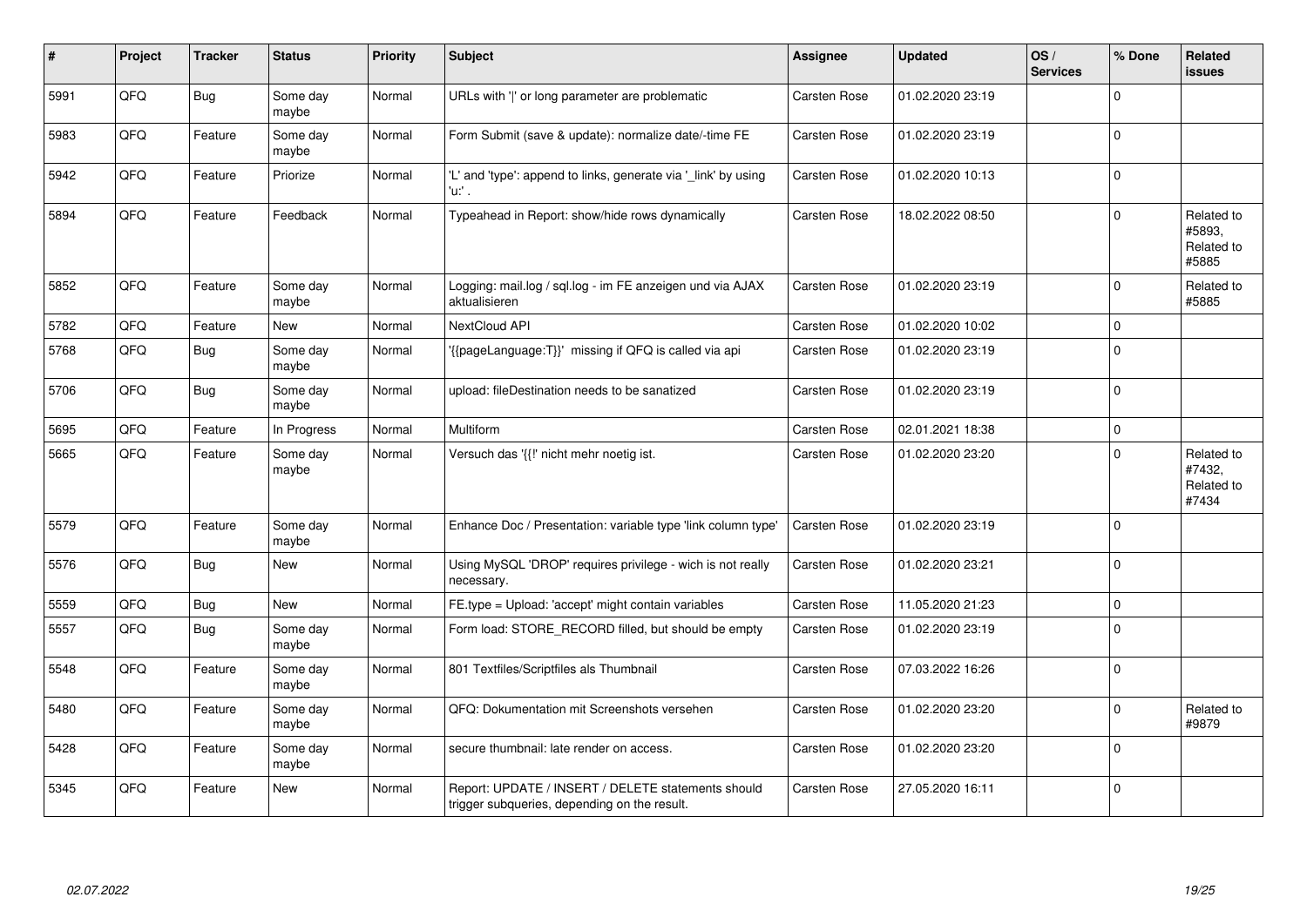| ∦    | Project | <b>Tracker</b> | <b>Status</b>     | <b>Priority</b> | Subject                                                                                                              | <b>Assignee</b>     | <b>Updated</b>   | OS/<br><b>Services</b> | % Done              | Related<br><b>issues</b>                       |
|------|---------|----------------|-------------------|-----------------|----------------------------------------------------------------------------------------------------------------------|---------------------|------------------|------------------------|---------------------|------------------------------------------------|
| 5305 | QFQ     | Bug            | <b>New</b>        | Normal          | Upload FormElement: nicht disabled by readonly Form                                                                  | Carsten Rose        | 16.06.2021 13:43 |                        | $\mathbf 0$         | Related to<br>#9347,<br>Related to<br>#9834    |
| 5132 | QFQ     | Feature        | Some day<br>maybe | Normal          | Error Message sendmail missing attachment: more details                                                              | Carsten Rose        | 01.02.2020 23:19 |                        | $\mathbf 0$         |                                                |
| 5131 | QFQ     | Feature        | <b>New</b>        | Normal          | Activate Spin Gear ('wait/busy' indicator) via LINK attribute                                                        | <b>Carsten Rose</b> | 01.02.2020 23:21 |                        | $\mathsf{O}\xspace$ |                                                |
| 5021 | QFQ     | Bug            | Some day<br>maybe | Normal          | FE.typ=extra - during save displays error 'datum2' already<br>filled in STORE_SIP - the value is stored nevertheless | Carsten Rose        | 01.02.2020 23:19 |                        | $\mathbf 0$         | Related to<br>#3875                            |
| 4956 | QFQ     | Feature        | Some day<br>maybe | Normal          | Sendmail: Benutzerdefinierte Headers                                                                                 | Carsten Rose        | 11.12.2019 16:02 |                        | $\mathbf 0$         |                                                |
| 4872 | QFQ     | Feature        | Some day<br>maybe | Normal          | Fields of Typo3 page available in STORE_TYPO3                                                                        | Carsten Rose        | 01.02.2020 23:19 |                        | $\mathbf 0$         |                                                |
| 4869 | QFQ     | Feature        | Some day<br>maybe | Normal          | Dynamic Update (show, hide, readonly?, required?) for<br><b>Template Group Elements</b>                              | Carsten Rose        | 01.02.2020 23:19 |                        | $\mathbf 0$         | Related to<br>#4865                            |
| 4839 | QFQ     | Feature        | Some day<br>maybe | Normal          | gfg-handle in <head> Abschnitt</head>                                                                                | Carsten Rose        | 11.12.2019 16:02 |                        | $\mathbf 0$         |                                                |
| 4771 | QFQ     | <b>Bug</b>     | Some day<br>maybe | Normal          | qfq: select-down-values empty after save (edit-form for<br>program administrators)                                   | Carsten Rose        | 01.02.2020 23:20 |                        | $\mathbf 0$         | Related to<br>#4549, Has<br>duplicate<br>#4282 |
| 4757 | QFQ     | Feature        | Some day<br>maybe | Normal          | Test subrecord: download links ok? Links ok?                                                                         | Carsten Rose        | 01.02.2020 23:20 |                        | $\mathbf 0$         |                                                |
| 4756 | QFQ     | Bug            | New               | Normal          | Form dirty even nothing changes                                                                                      | Carsten Rose        | 11.12.2019 16:16 |                        | $\mathbf 0$         |                                                |
| 4659 | QFQ     | <b>Bug</b>     | Some day<br>maybe | Normal          | infoButtonExtra                                                                                                      | Carsten Rose        | 01.02.2020 23:20 |                        | $\mathbf 0$         |                                                |
| 4652 | QFQ     | Feature        | Some day<br>maybe | Normal          | UZH CD: Weiterleitung auf benutzerdefinierte 403/404 Seite                                                           | Carsten Rose        | 01.02.2020 23:20 |                        | $\mathbf 0$         |                                                |
| 4651 | QFQ     | <b>Bug</b>     | Some day<br>maybe | Normal          | "Loading document" Modal wird angezeigt bei uzhcd type=2<br>Ansicht                                                  | Carsten Rose        | 01.02.2020 23:20 |                        | $\mathbf 0$         |                                                |
| 4650 | QFQ     | Feature        | Some day<br>maybe | Normal          | Convert html to doc/rtf                                                                                              | Carsten Rose        | 01.02.2020 23:20 |                        | $\mathbf 0$         | Related to<br>#10704                           |
| 4606 | QFQ     | Feature        | Some day<br>maybe | Normal          | link: qualifier to render bootstrap button                                                                           | Carsten Rose        | 01.02.2020 23:19 |                        | $\mathbf 0$         |                                                |
| 4583 | QFQ     | Bug            | Some day<br>maybe | Normal          | Dynamic Update bei TypeAhead Feldern                                                                                 | Carsten Rose        | 01.02.2020 23:19 |                        | $\mathbf 0$         |                                                |
| 4549 | QFQ     | <b>Bug</b>     | Some day<br>maybe | Normal          | TemplateGroups: FE.type SELECT loose selected value<br>after save                                                    | Carsten Rose        | 01.02.2020 23:20 |                        | $\mathbf 0$         | Related to<br>#4548,<br>Related to<br>#4771    |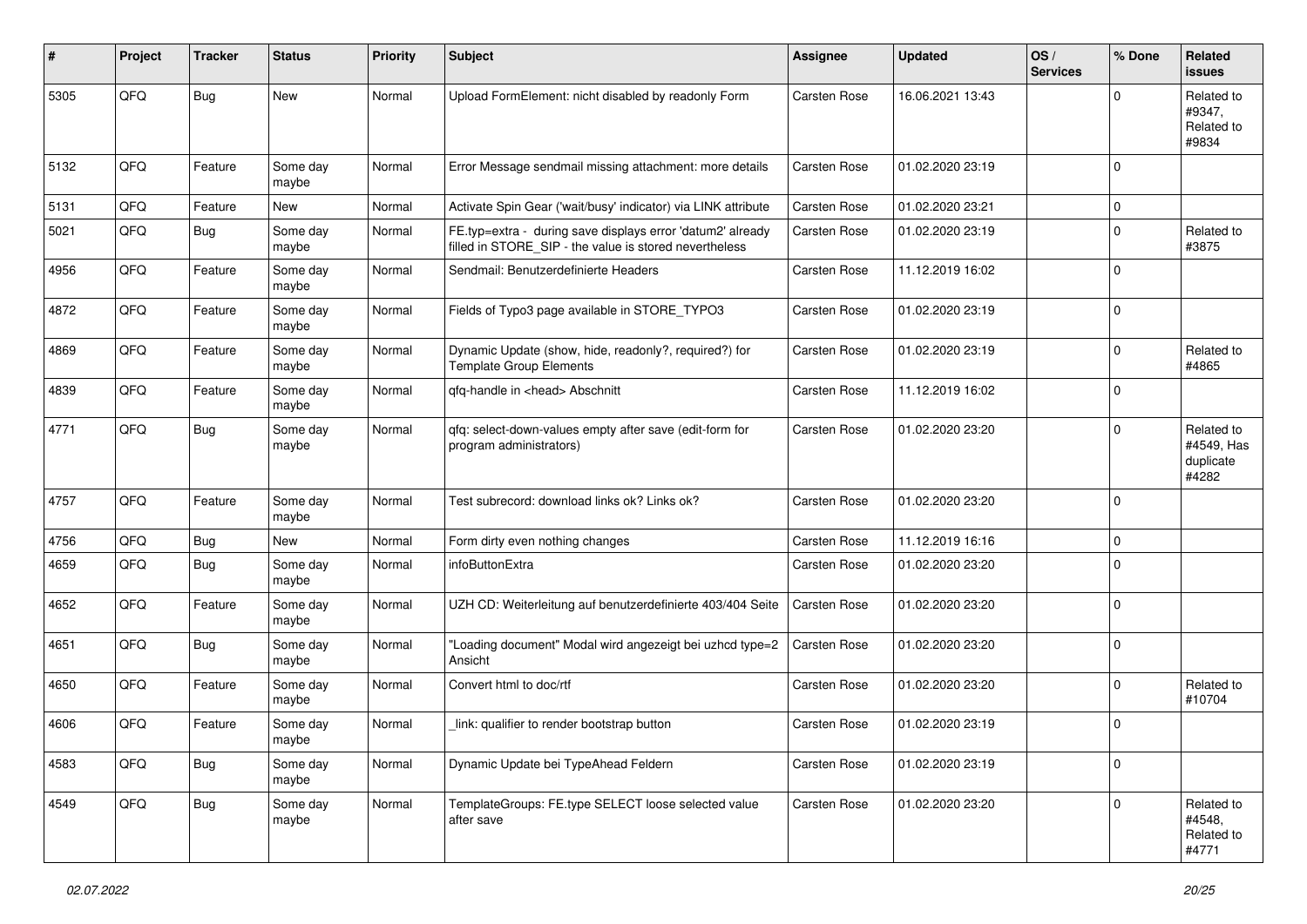| #    | Project | <b>Tracker</b> | <b>Status</b>     | <b>Priority</b> | <b>Subject</b>                                                                                                          | Assignee            | <b>Updated</b>   | OS/<br><b>Services</b> | % Done      | Related<br><b>issues</b>                    |
|------|---------|----------------|-------------------|-----------------|-------------------------------------------------------------------------------------------------------------------------|---------------------|------------------|------------------------|-------------|---------------------------------------------|
| 4528 | QFQ     | <b>Bug</b>     | Some day<br>maybe | Normal          | extraButtonLock mit SQLAhead Bug                                                                                        | <b>Carsten Rose</b> | 01.02.2020 23:19 |                        | $\Omega$    |                                             |
| 4413 | QFQ     | Feature        | <b>New</b>        | Normal          | fieldset: show/hidden, modeSgl, dynamicUpdate                                                                           | Carsten Rose        | 09.02.2022 15:19 |                        | $\mathbf 0$ |                                             |
| 4365 | QFQ     | Feature        | Some day<br>maybe | Normal          | Multi Language: new way of config                                                                                       | <b>Carsten Rose</b> | 01.02.2020 23:20 |                        | $\Omega$    |                                             |
| 4349 | QFQ     | Feature        | Some day<br>maybe | Normal          | link download: downloaded external URL to<br>deliver/concatenate - check mimetipe and handle it correctly               | Carsten Rose        | 11.12.2019 16:02 |                        | $\mathbf 0$ |                                             |
| 4343 | QFQ     | Feature        | Some day<br>maybe | Normal          | Link: Classifier to add 'attributes'                                                                                    | <b>Carsten Rose</b> | 01.02.2020 23:20 |                        | $\Omega$    | Related to<br>#14077                        |
| 4330 | QFQ     | Feature        | Some day<br>maybe | Normal          | Error Message: report missing {{ / }} in sqlUpdate, sqlInsert,<br>sqlDelete, sqlAfter, sqlBefore in FE action elements. | <b>Carsten Rose</b> | 01.02.2020 23:20 |                        | $\Omega$    |                                             |
| 4328 | QFQ     | <b>Bug</b>     | Some day<br>maybe | Normal          | Error Message: Show FE name/number on problems in FE                                                                    | <b>Carsten Rose</b> | 01.02.2020 23:20 |                        | $\mathbf 0$ |                                             |
| 4293 | QFQ     | <b>Bug</b>     | Some day<br>maybe | Normal          | Download broken if token 'd:' is missing - but no error<br>message                                                      | <b>Carsten Rose</b> | 11.12.2019 16:03 |                        | $\Omega$    | Related to<br>#7514                         |
| 4259 | QFQ     | Feature        | Some day<br>maybe | Normal          | Instant trigger a cron job                                                                                              | <b>Carsten Rose</b> | 11.12.2019 16:03 |                        | $\Omega$    |                                             |
| 4250 | QFQ     | Feature        | <b>New</b>        | Normal          | AutoCron in QFQ via PHP                                                                                                 | Carsten Rose        | 01.02.2020 23:21 |                        | $\Omega$    | Related to<br>#3292,<br>Related to<br>#3291 |
| 4197 | QFQ     | Feature        | Some day<br>maybe | Normal          | Unit Test fuer JSON Stream von QuickFormQuery.php ><br>doForm()                                                         | <b>Carsten Rose</b> | 11.12.2019 16:03 |                        | $\mathbf 0$ |                                             |
| 4092 | QFQ     | Bug            | Some day<br>maybe | Normal          | 1) Logging verbessern wann welches FE warum ausgefuehrt<br>wird, 2) Documentation: Best Practice Template Group         | <b>Carsten Rose</b> | 01.02.2020 23:19 |                        | $\mathbf 0$ | Related to<br>#3504                         |
| 4082 | QFQ     | Feature        | New               | Normal          | Dynamic Update: modeSql - useful default                                                                                | Carsten Rose        | 01.02.2020 23:22 |                        | $\pmb{0}$   |                                             |
| 4050 | QFQ     | Feature        | New               | Normal          | sql.log: 1) FormElement ID which causes a specific action,<br>2) Result in the same row.                                | <b>Carsten Rose</b> | 15.04.2020 11:35 |                        | $\Omega$    | Related to<br>#5458                         |
| 4026 | QFQ     | Feature        | Some day<br>maybe | Normal          | sglLog.sgl: log number of FE.id                                                                                         | Carsten Rose        | 11.12.2019 16:03 |                        | $\Omega$    | Related to<br>#5458                         |
| 4023 | QFQ     | Feature        | New               | Normal          | prepared statements - FE action: salveld, sgllnsert,<br>sqlUpdate, sqlDelete, sqlBefore, sqlAfter                       | <b>Carsten Rose</b> | 11.12.2019 16:15 |                        | $\Omega$    |                                             |
| 4018 | QFQ     | Feature        | <b>New</b>        | Normal          | typeahead: long query parameter / answer triggers 'Attack<br>detected' and purges current SIP storage.                  | <b>Carsten Rose</b> | 29.06.2022 22:46 |                        | $\Omega$    | Related to<br>#9077                         |
| 4008 | QFQ     | <b>Bug</b>     | Some day<br>maybe | Normal          | FormElemen.type=sendmail: wrong 'TO' if 'real<br>name <rea@mail.to>' is used</rea@mail.to>                              | Carsten Rose        | 11.12.2019 16:03 |                        | $\Omega$    |                                             |
| 3991 | QFQ     | Feature        | Some day<br>maybe | Normal          | report: Columnname ' skipWrap' skips 'fbeg', 'fend'                                                                     | Carsten Rose        | 11.12.2019 16:03 |                        | $\Omega$    |                                             |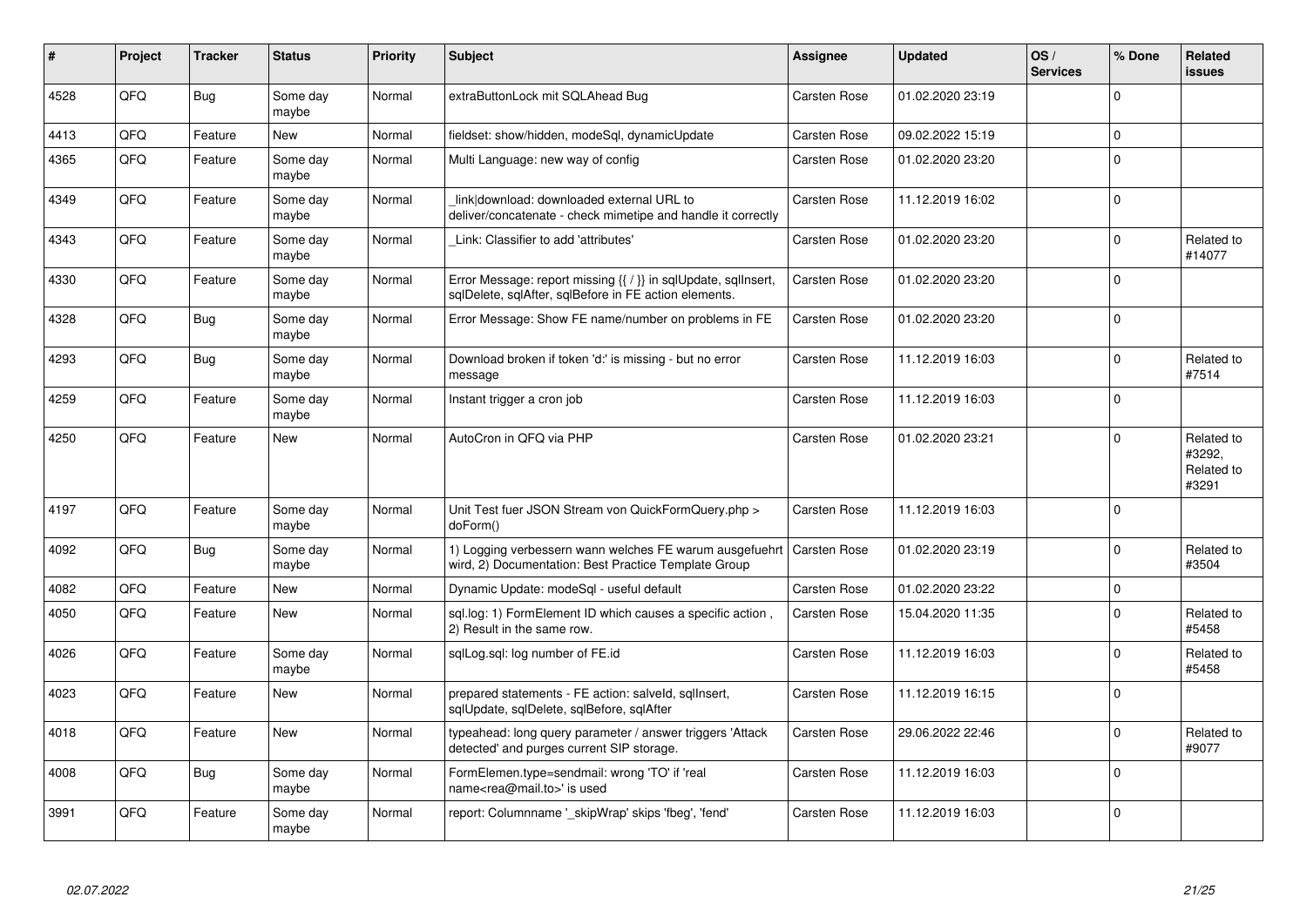| #    | Project | <b>Tracker</b> | <b>Status</b>     | <b>Priority</b> | <b>Subject</b>                                                                                                                               | Assignee            | <b>Updated</b>   | OS/<br><b>Services</b> | % Done         | Related<br><b>issues</b>                    |
|------|---------|----------------|-------------------|-----------------|----------------------------------------------------------------------------------------------------------------------------------------------|---------------------|------------------|------------------------|----------------|---------------------------------------------|
| 3947 | QFQ     | Feature        | Some day<br>maybe | Normal          | Attack detectect: logout current user                                                                                                        | <b>Carsten Rose</b> | 11.12.2019 16:03 |                        | $\Omega$       | Related to<br>#5458,<br>Related to<br>#6299 |
| 3942 | QFQ     | Feature        | Some day<br>maybe | Normal          | Action Elemente: neu generierte IDs via FE weitergeben                                                                                       | Carsten Rose        | 11.12.2019 16:03 |                        | $\Omega$       | Related to<br>#3941                         |
| 3941 | QFQ     | Feature        | Some day<br>maybe | Normal          | sqlAfter: es sollten mehrere moeglich sein                                                                                                   | Carsten Rose        | 11.12.2019 16:03 |                        | $\Omega$       | Related to<br>#3942                         |
| 3905 | QFQ     | Feature        | Some day<br>maybe | Normal          | Documentation: Best Practice anhand eines Online<br>Bewerbungstools                                                                          | Carsten Rose        | 11.12.2019 16:03 |                        | $\mathbf 0$    |                                             |
| 3900 | QFQ     | Feature        | Some day<br>maybe | Normal          | Extend documentation of 'Copy / Paste'                                                                                                       | Carsten Rose        | 11.12.2019 16:03 |                        | $\mathbf 0$    | Related to<br>#3899                         |
| 3895 | QFQ     | <b>Bug</b>     | Some day<br>maybe | Normal          | typeahead pedantic: on lehrkredit Idap webpass - if only one<br>person is in dropdown, such person can't be selected                         | <b>Carsten Rose</b> | 11.12.2019 16:03 |                        | $\mathbf 0$    |                                             |
| 3882 | QFQ     | <b>Bug</b>     | Some day<br>maybe | Normal          | templateGroup: disable 'add' if limit is reached - funktioniert<br>nicht wenn bereits records existierten                                    | Carsten Rose        | 11.12.2019 16:03 |                        | $\mathbf 0$    |                                             |
| 3877 | QFQ     | Feature        | Some day<br>maybe | Normal          | FormEditor: die Felder die aktuell nicht gebraucht werden<br>nur auf readonly/disabled setzen (nicht ausblenden > das<br>irritiert.          | <b>Carsten Rose</b> | 11.12.2019 16:03 |                        | $\overline{0}$ |                                             |
| 3867 | QFQ     | Feature        | Priorize          | Normal          | Readonly Formular: Template Groups add/delete<br>ausbeldnen                                                                                  | <b>Carsten Rose</b> | 05.05.2021 22:12 |                        | $\Omega$       |                                             |
| 3811 | QFQ     | <b>Bug</b>     | Some day<br>maybe | Normal          | Dynamic Update: extraButtonInfo - Text aktualisieren                                                                                         | <b>Carsten Rose</b> | 11.12.2019 16:03 |                        | $\Omega$       | Related to<br>#11517                        |
| 3782 | QFQ     | <b>Bug</b>     | Priorize          | Normal          | Bei fehlerhafter Eingabe (z.B. Datum) sollte das erwartete<br>Format angezeigt werden                                                        | <b>Carsten Rose</b> | 01.02.2020 10:13 |                        | $\Omega$       |                                             |
| 3750 | QFQ     | <b>Bug</b>     | Some day<br>maybe | Normal          | FE in a row: if one violates check, all are red                                                                                              | <b>Carsten Rose</b> | 11.12.2019 16:03 |                        | $\Omega$       |                                             |
| 3708 | QFQ     | Feature        | Some day<br>maybe | Normal          | Form: input - 'specialchars', 'none'  gewisse tags erlauben,<br>andere verbieten                                                             | <b>Carsten Rose</b> | 11.12.2019 16:02 |                        | $\mathbf 0$    | Related to<br>#14320                        |
| 3682 | QFQ     | <b>Bug</b>     | Some day<br>maybe | Normal          | Dynamic update: Radio buttons                                                                                                                | <b>Carsten Rose</b> | 11.12.2019 16:02 |                        | $\Omega$       |                                             |
| 3677 | QFQ     | Feature        | Some day<br>maybe | Normal          | wkhtmltopdf: FE User access prohibited, if client IP changes<br>\$TYPO3_CONF_VARS[FE][lockIP]                                                | <b>Carsten Rose</b> | 11.12.2019 16:02 |                        | $\Omega$       |                                             |
| 3666 | QFQ     | Feature        | Some day<br>maybe | Normal          | a) Performance Messung: mysql_real_escape_string() im<br>Vergleich zu str replace(), b) doppeltes Aufrufen von<br>mysql_real_escape_string() | <b>Carsten Rose</b> | 11.12.2019 16:02 |                        | $\Omega$       |                                             |
| 3588 | QFQ     | <b>Bug</b>     | Some day<br>maybe | Normal          | templateGroup: versteckte Elemente werden weiterhin<br>gespeichert.                                                                          | <b>Carsten Rose</b> | 11.12.2019 16:02 |                        | $\Omega$       |                                             |
| 3547 | QFQ     | <b>Bug</b>     | New               | Normal          | FE of type 'note' causes writing of empty fields.                                                                                            | <b>Carsten Rose</b> | 01.02.2020 23:21 |                        | $\mathbf 0$    |                                             |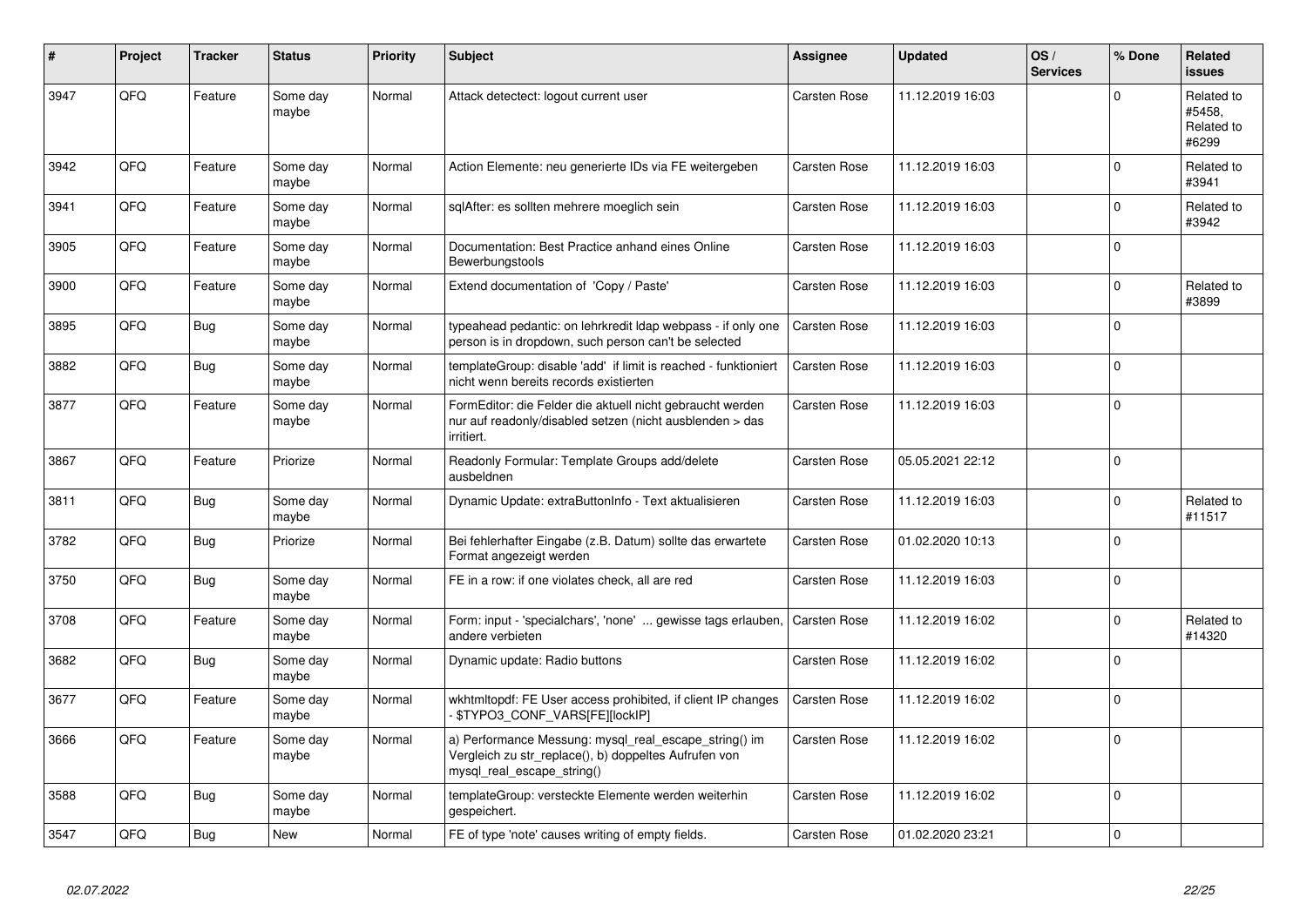| #    | Project | <b>Tracker</b> | <b>Status</b>     | <b>Priority</b> | <b>Subject</b>                                                                                                                | Assignee            | <b>Updated</b>   | OS/<br><b>Services</b> | % Done      | Related<br><b>issues</b>                    |
|------|---------|----------------|-------------------|-----------------|-------------------------------------------------------------------------------------------------------------------------------|---------------------|------------------|------------------------|-------------|---------------------------------------------|
| 3504 | QFQ     | Feature        | <b>New</b>        | Normal          | Logging: welche Action FEs werden wann wie ausgefuehrt                                                                        | Carsten Rose        | 01.02.2020 23:21 |                        | $\Omega$    | Related to<br>#5458,<br>Related to<br>#4092 |
| 3458 | QFQ     | Feature        | Some day<br>maybe | Normal          | Display 'Edit Form Element'-Checkbox on form: should<br>depend on FE Group                                                    | <b>Carsten Rose</b> | 11.12.2019 16:02 |                        | $\Omega$    | Related to<br>#3447                         |
| 3457 | QFQ     | Feature        | Some day<br>maybe | Normal          | LDAP: concat multi values to one single entry                                                                                 | <b>Carsten Rose</b> | 11.12.2019 16:02 |                        | $\Omega$    |                                             |
| 3432 | QFQ     | Feature        | <b>New</b>        | Normal          | subrecord: dynamicUpdate                                                                                                      | Carsten Rose        | 11.06.2020 21:10 |                        | $\mathbf 0$ | Related to<br>#5691                         |
| 3402 | QFQ     | Feature        | Some day<br>maybe | Normal          | Syntax Highlighting via CodeMirror                                                                                            | Carsten Rose        | 11.12.2019 16:02 |                        | 100         | Related to<br>#3207                         |
| 3385 | QFQ     | Feature        | Some day<br>maybe | Normal          | templateGroup: insert/update/delete non primary records                                                                       | <b>Carsten Rose</b> | 11.12.2019 16:02 |                        | $\Omega$    |                                             |
| 3350 | QFQ     | Feature        | Some day<br>maybe | Normal          | FormEditor: Hilfetext hinter 'checktype'                                                                                      | <b>Carsten Rose</b> | 11.12.2019 16:02 |                        | $\mathbf 0$ |                                             |
| 3349 | QFQ     | Bug            | Some day<br>maybe | Normal          | config.qfq.ini: a) vertraegt keine '=' im Value (z.B. Passwort),<br>b) Values sollten in ticks einschliessbar sein (spaces, ) | <b>Carsten Rose</b> | 11.12.2019 16:02 |                        | $\mathbf 0$ |                                             |
| 3332 | QFQ     | Feature        | Some day<br>maybe | Normal          | Uploads: Thumbnails, Details zum hochgeladenen File                                                                           | <b>Carsten Rose</b> | 11.12.2019 16:02 |                        | $\mathbf 0$ | Related to<br>#3264,<br>Related to<br>#5333 |
| 3331 | QFQ     | Feature        | Some day<br>maybe | Normal          | Default Tooltip fuer _page? Links: mit Form und Record ID                                                                     | <b>Carsten Rose</b> | 11.12.2019 16:02 |                        | $\Omega$    |                                             |
| 3291 | QFQ     | Feature        | Some day<br>maybe | Normal          | AutoCron websiteToken                                                                                                         | Carsten Rose        | 11.12.2019 16:02 |                        | $\Omega$    | Related to<br>#4250                         |
| 3285 | QFQ     | Feature        | Some day<br>maybe | Normal          | Zeichenlimit pro Feld: textarea / editor                                                                                      | Carsten Rose        | 11.12.2019 16:02 |                        | $\Omega$    |                                             |
| 3267 | QFQ     | Feature        | Some day<br>maybe | Normal          | 2 Forms auf einer Seite: real + Read only                                                                                     | <b>Carsten Rose</b> | 11.12.2019 16:03 |                        | $\mathbf 0$ |                                             |
| 3216 | QFQ     | Feature        | Some day<br>maybe | Normal          | dynamic update für checkbox label2                                                                                            | <b>Carsten Rose</b> | 11.12.2019 16:03 |                        | $\mathbf 0$ | Related to<br>#2081                         |
| 3130 | QFQ     | Bug            | Some day<br>maybe | Normal          | Debug Info's nicht korrekt nach 'New > Save'.                                                                                 | Carsten Rose        | 11.12.2019 16:03 |                        | $\Omega$    | Related to<br>#3253                         |
| 2995 | QFG     | Feature        | Some day<br>maybe | Normal          | Dropdown JQuery Plugin: 'chosen' - Moeglichkeit um Select<br>Listen mehr Funktion zu geben. Kein Bootstrap noetig.            | <b>Carsten Rose</b> | 11.12.2019 16:03 |                        | $\Omega$    |                                             |
| 2643 | QFQ     | Bug            | Some day<br>maybe | Normal          | Zend / PHP Webinars anschauen                                                                                                 | Carsten Rose        | 01.02.2020 15:56 |                        | $\Omega$    |                                             |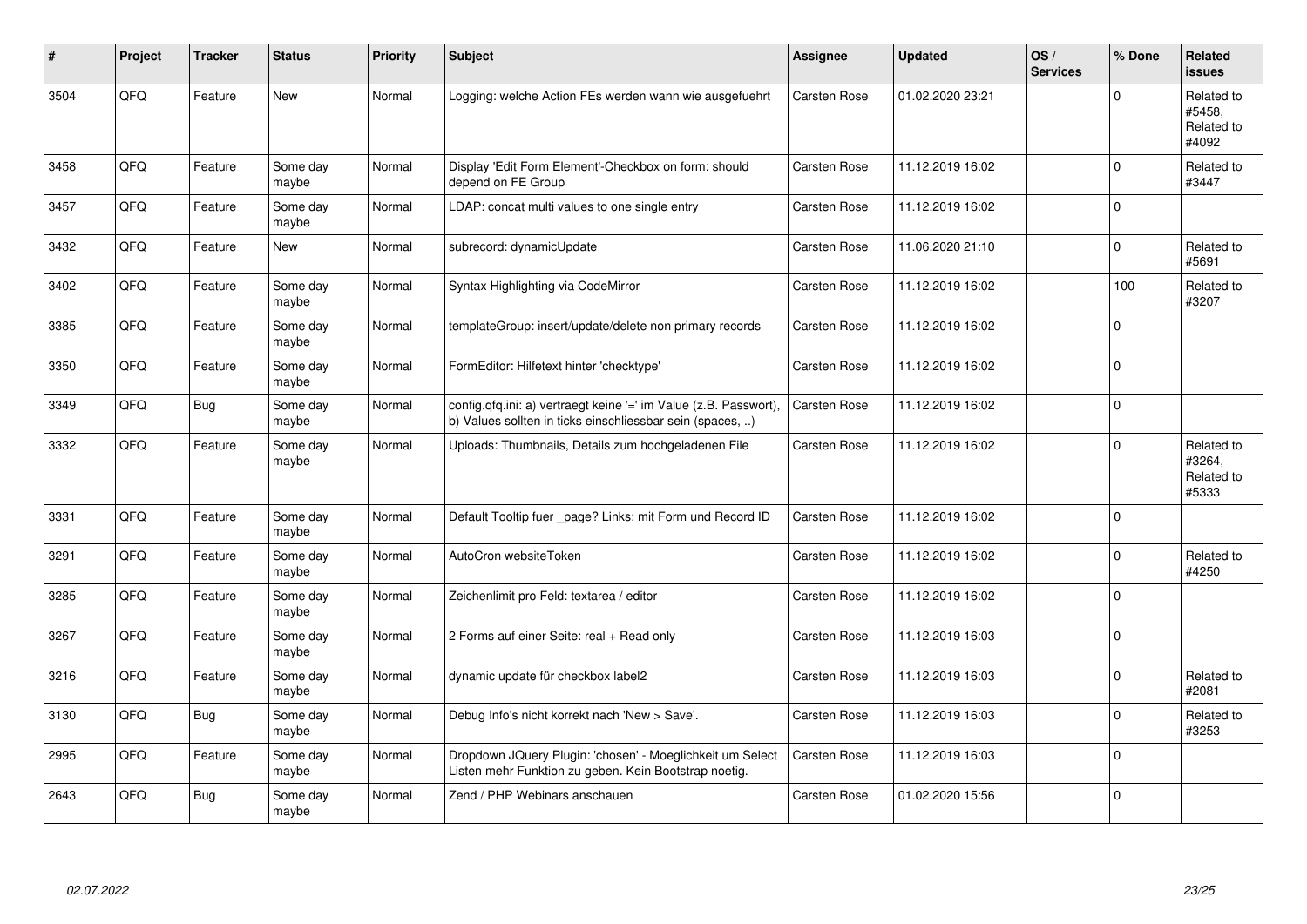| #     | Project    | <b>Tracker</b> | <b>Status</b>     | <b>Priority</b> | <b>Subject</b>                                                                                                                        | Assignee            | <b>Updated</b>   | OS/<br><b>Services</b> | % Done      | Related<br><b>issues</b>                                               |
|-------|------------|----------------|-------------------|-----------------|---------------------------------------------------------------------------------------------------------------------------------------|---------------------|------------------|------------------------|-------------|------------------------------------------------------------------------|
| 2361  | QFQ        | Feature        | <b>New</b>        | Normal          | Logging wer/wann/wo welches Formular aufgerufen hat                                                                                   | Carsten Rose        | 11.12.2019 16:15 |                        | $\Omega$    | Related to<br>#4432,<br>Related to<br>#7480                            |
| 2084  | QFQ        | Feature        | Some day<br>maybe | Normal          | Mailto mit encryption: Subrecord                                                                                                      | <b>Carsten Rose</b> | 11.12.2019 16:03 |                        | $\mathbf 0$ | Related to<br>#2082                                                    |
| 1946  | QFQ        | Feature        | Some day<br>maybe | Normal          | Kontrolle ob der ReadOnly Modus bei den<br>Formularelementen korrekt implementiert ist                                                | Carsten Rose        | 11.12.2019 16:03 |                        | $\Omega$    |                                                                        |
| 1635  | QFQ        | Feature        | Some day<br>maybe | Normal          | QFQ Extension content record: weitere Optionen<br>einblenden.                                                                         | Carsten Rose        | 11.12.2019 16:03 |                        | $\mathbf 0$ |                                                                        |
| 14187 | QFQ        | Feature        | <b>New</b>        | High            | qfq.log: show current URL                                                                                                             | Carsten Rose        | 28.05.2022 11:02 |                        | $\mathbf 0$ | Related to<br>#13933,<br>Related to<br>#12532,<br>Related to<br>#11893 |
| 12974 | QFQ        | <b>Bug</b>     | <b>New</b>        | High            | Sanitize Queries in Action-Elements                                                                                                   | <b>Carsten Rose</b> | 07.12.2021 17:19 |                        | $\mathbf 0$ |                                                                        |
| 12702 | QFQ        | Bug            | <b>New</b>        | High            | templateGroup: broken in multiDb Setup                                                                                                | Carsten Rose        | 14.12.2021 16:02 |                        | $\Omega$    |                                                                        |
| 12670 | QFQ        | <b>Bug</b>     | <b>New</b>        | High            | Dropdown-Menu classes können nicht mehr angegeben<br>werden                                                                           | Carsten Rose        | 07.12.2021 17:19 |                        | $\Omega$    |                                                                        |
| 12544 | QFQ        | Feature        | <b>New</b>        | High            | a) ' AS _link' new also as ' AS _format', b) sortierung via<br>'display: none;', c) '_format' benoeitgt nicht zwingend<br>u/U/p/m/z/d | Carsten Rose        | 14.12.2021 16:03 |                        | $\mathbf 0$ |                                                                        |
| 12532 | <b>OFO</b> | Feature        | <b>New</b>        | High            | SIP-Parameter bei Seitenaufruf in Browser-Console<br>anzeigen                                                                         | Carsten Rose        | 07.12.2021 17:19 |                        | $\Omega$    | Related to<br>#11893.<br>Related to<br>#14187                          |
| 12513 | QFQ        | <b>Bug</b>     | <b>New</b>        | High            | Implement server side check of maxlength                                                                                              | <b>Carsten Rose</b> | 07.12.2021 17:19 |                        | $\mathbf 0$ |                                                                        |
| 12463 | QFQ        | Bug            | ToDo              | High            | QFQ Function: 'function' and 'sql' on same level - output of<br>sgl is shown two times.                                               | Carsten Rose        | 15.12.2021 16:31 |                        | $\Omega$    |                                                                        |
| 12395 | QFQ        | <b>Bug</b>     | ToDo              | High            | QFQ Function: Result two times shown                                                                                                  | Carsten Rose        | 18.02.2022 08:59 |                        | $\mathbf 0$ |                                                                        |
| 12186 | QFQ        | Feature        | <b>New</b>        | High            | TinyMCE Config für Objekte                                                                                                            | Carsten Rose        | 07.12.2021 17:19 |                        | $\Omega$    | <b>Blocks</b><br>#12632                                                |
| 11893 | QFQ        | Feature        | <b>New</b>        | High            | Broken SIP: a) only report one time, b) only report in main<br>column                                                                 | <b>Carsten Rose</b> | 12.05.2021 12:13 |                        | $\mathbf 0$ | Related to<br>#12532,<br>Related to<br>#14187                          |
| 10640 | QFQ        | <b>Bug</b>     | <b>New</b>        | High            | TypeAhead Tag: FE editierbar trotz readOnly                                                                                           | Carsten Rose        | 03.05.2021 21:12 |                        | $\mathbf 0$ | Related to<br>#7795                                                    |
| 10508 | QFQ        | Bug            | New               | High            | Multi Form broken on Multi DB Instance                                                                                                | Carsten Rose        | 03.05.2021 21:12 |                        | $\mathbf 0$ |                                                                        |